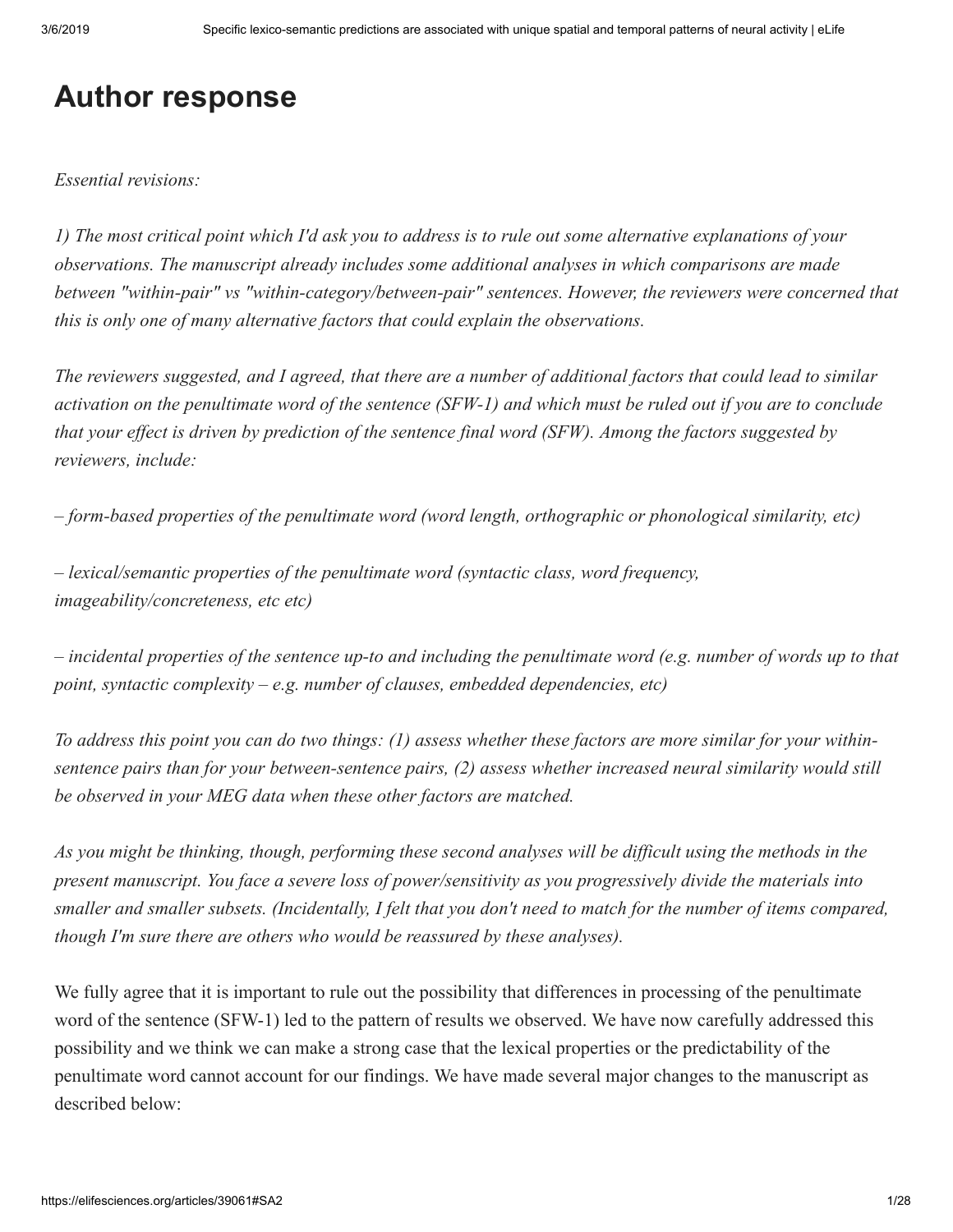A) In the Materials and methods, we now state that we measured: (1) the number of words, the number of clauses, and the syntactic complexity of the sentence context up until and including SFW-1; (2) various lexical properties of the SFW-1 (visual complexity, word frequency, syntactic class); and (3) the predictability (as operationalized by cloze probability) of the SFW-1. We showed that none of these factors differed systematically between pairs of contexts that predicted the same SFW (i.e. *within-pairs*) and pairs of contexts that predicted a different SFW (i.e. *between-pairs*).

We were unable to examine the orthographic or phonological features of the SFW-1 as a whole, because, in Chinese, the characters within each word/phrase are associated with distinct orthographic and phonological features. Also, as shown in the full set of stimuli (Figure 1A—source data 1), the SFW-1 could either be a content word (verb, noun, adjective, adverb) or a function word (pronoun, classifier, conjunction, particle, prepositional phrases). Concreteness values for these words were not available in available Chinese corpora. However, given the heterogeneity of the SFW-1, we think that the concreteness of the SFW-1 is unlikely to account for the observed effect.

B) In the Results, we describe a new control analysis that we carried out in order to fully exclude the possibility that the increased spatial similarity associated with sentence pairs that predicted the same SFW versus a different SFWwas driven by processing of the SFW-1 rather than anticipatory processing of the SFW itself. In this control analysis, we selected a subset of *between-pair* sentences that contained exactly the same SFW-1, but nonetheless predicted a different SFW. We then selected sentences that constrained for these same SFWs (*within-pairs)*, but which differed in the SFW-1. We then compared the spatial similarity between these two subsets of sentence pairs. If the increased spatial similarity associated with the *within-pairs* versus *between-pairs* was due to the lexical processing of the SFW-1, then the spatial similarity should be greater in sentence pairs containing exactly the same SFW-1 (i.e. in the subset of *between-pairs*) than in sentence pairs that predicted the same SFW (i.e. in the subset of *within-pairs*). We found no evidence for this. Instead, the spatial similarity remained larger for the *within-pairs* than the *between-pairs* (although in this subset analysis, the difference only approached significance due to limited statistical power).

C) In the Discussion, we now explicitly discuss all these methods (described above) to address the possibility that differences in processing of the penultimate word of the sentence (SFW-1) led to the pattern of results we observed.

*I'd therefore like to suggest an alternative method for running these analyses and one which doesn't require you to run analyses on subsets of materials. The method was (AFAIK) introduced in a paper by Carlin et al. (2011, Current Biology):*

# *https://doi.org/10.1016/j.cub.2011.09.025*

*This is a method in which you partial out extraneous or unmatched factors while performing RSA analysis. In Carlin's case for face perception, this was achieved using partial spearman correlations to rule out physical*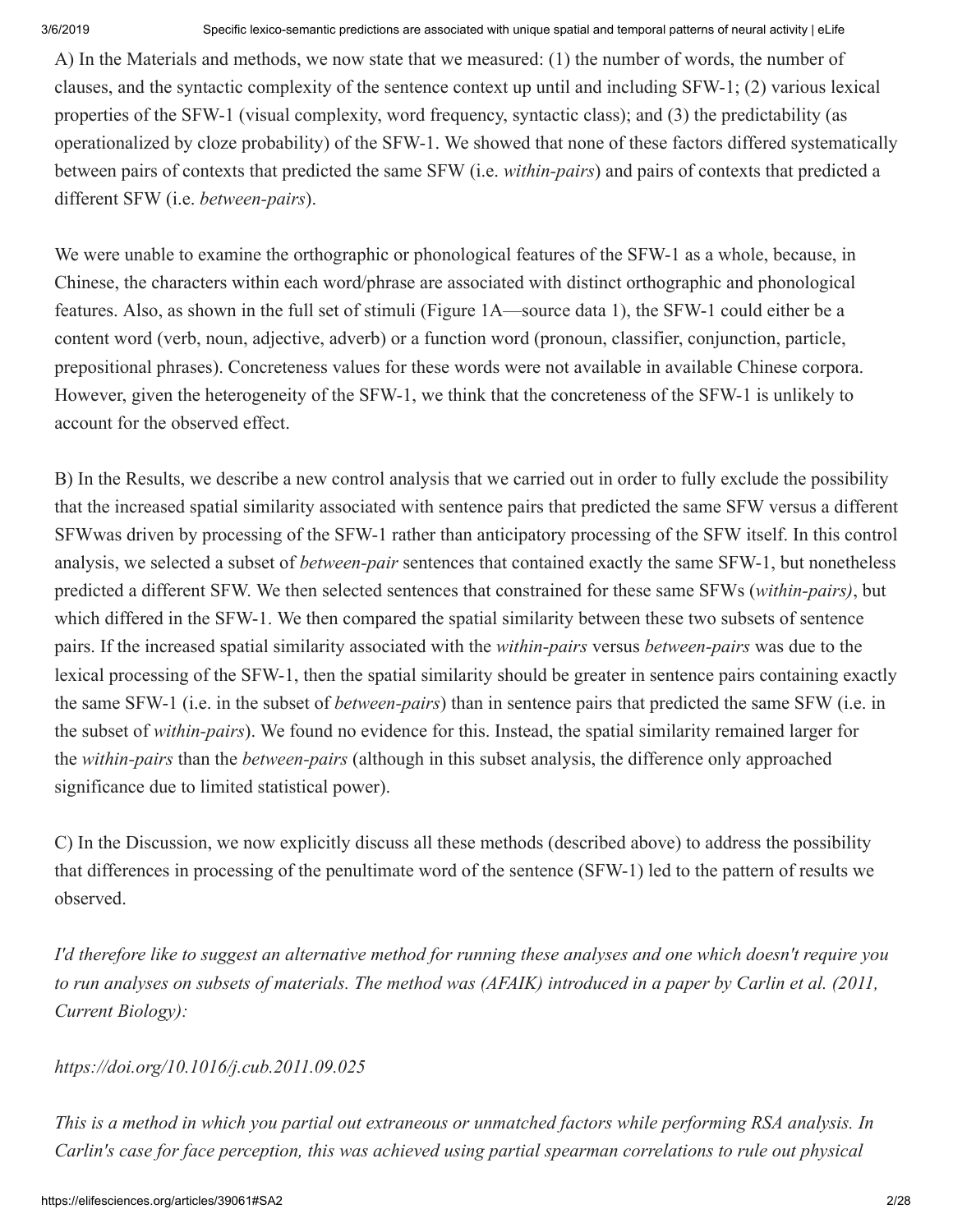*features when comparing gaze direction. However, no doubt other statistical methods (e.g. multiple linear regression, etc) can also be applied. This comes under the rubric of "representational geometry analysis".*

*I think the more that you can do to ensure that other aspects of your sentence pairs, and the penultimate word of these sentence pairs, does not explain your observations the more satisfied readers of the paper will be that the only plausible explanation of your findings is that there is a neural signature of the predicted final word.*

We thank the editor for the suggestion. We carefully read the paper recommended. However, these methods are not easily adapted for the way we chose to carry out our analysis. Specifically, in Carlin et al.'s 2011 study, the authors correlated *item*pairwise dissimilarity matrices. One matrix reflected the dissimilarity of the brain activity for all pairs of stimuli, and the other matrix reflected the dissimilarity of the factor of interest (i.e. qualitative gaze direction) for all pairs of stimuli. They also built dissimilarity matrices for other factors (such as grayscale intensities, head view, quantitative differences between angles of left and right gaze). This then allowed them to run partial Spearman correlations between the matrix reflecting the brain activity and the matrix reflecting the factor of interest, while controlling for the other factors on each item.

However, in the current study, we calculated the *means* across items of the brain pattern similarity values based on whether the same SFW was predicted by pairs of sentences (*within-pair*: the same SFW was predicted; *between-pair*: a different SFW was predicted). Our analysis approach has the advantage of increasing the signal-to-noise ratio of our correlation values, since the correlation values produced by random noise would be canceled out after averaging across items. Power is a particularly important consideration given that neural activity associated with the prediction of complex lexico-semantic representations (examined here) are likely to be smaller than activity associated with the perception of lower-level stimuli (probed in Carlin et al.'s study). However, our analysis approach makes it difficult to run correlation analyses that partial out other extraneous variables. Nevertheless, the additional control analysis described above, along with the additional measures of the contexts and the SFW-1, increase our confidence in claiming that the pattern of results we observed was driven by anticipatory processing of the SFW itself.

*2) Even if these analyses confirm that other factors can't explain your findings, then you still need to explain what predictive pre-activation means giving that this neural effect is absent for the ~400ms immediately prior to the onset of the sentence final word. To my mind, this does not negate your conclusions regarding lexicosemantic prediction – but it does mean that a more nuanced mechanism must be involved. In particular, the idea that this reflects "activity silent working memory" or pre-activation of specific lexical-semantic properties of target words seemed like a stretch to one of the reviewers and I would agree. It might be, though, that by considering similarities between orthographic or semantic properties of the SFW in different sentences the authors could provide additional evidence in this regard. In the absence of this, though, I think that the authors should explain that their findings are consistent with pre-activativation while acknowledging the degree to which other interpretations (e.g. integration) might be possible.*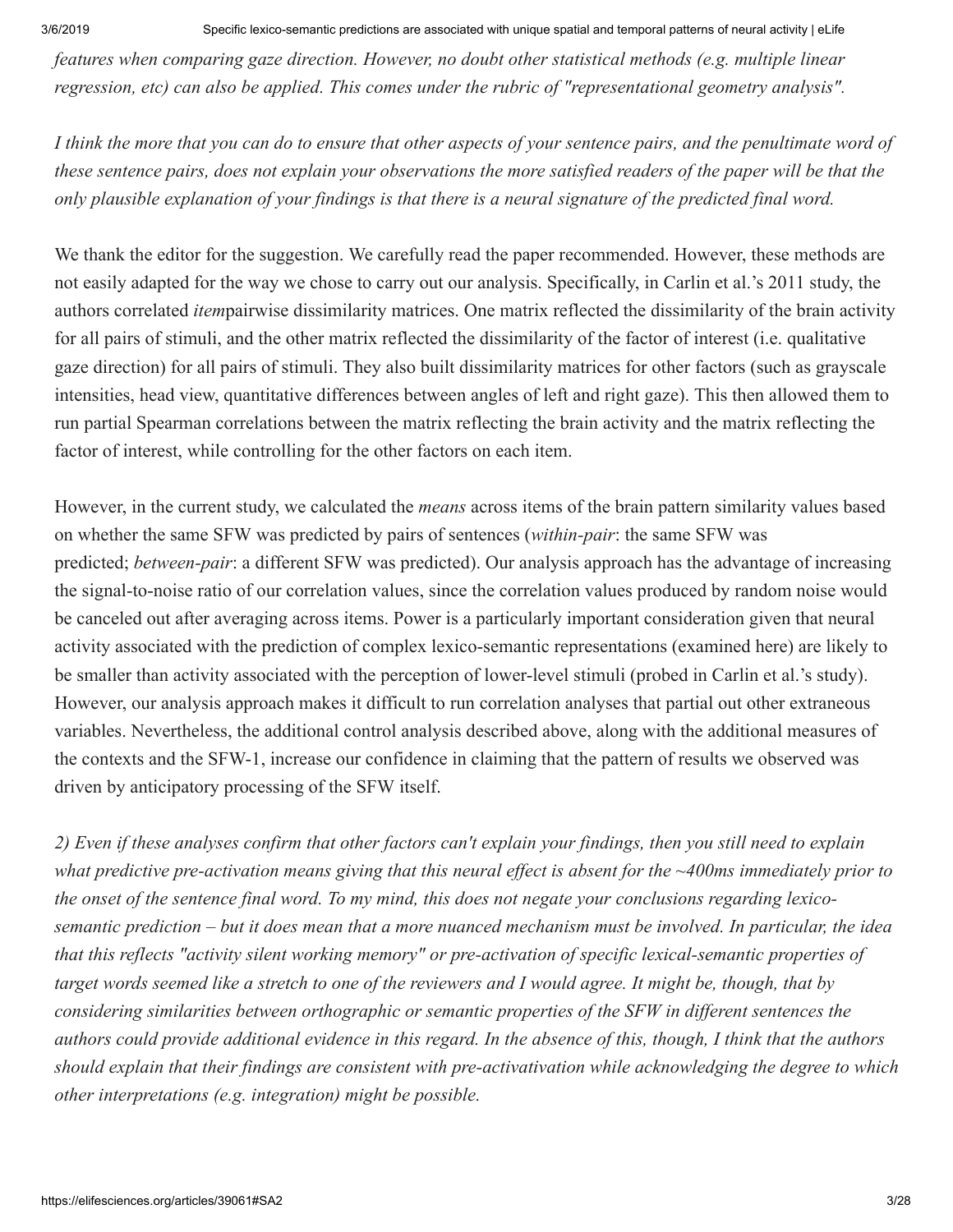We agree that the timing of the spatial similarity effect deserved more discussion. To our minds, there were two interesting features of this timing. The first is that the spatial similarity effect began to appear soon after the onset of SFW-1 (rather than at the offset of the SFW-1). The second is that the effect was not seen immediately prior to the appearance of the SFW itself. We consider each of these below:

A) The early onset of the spatial similarity effect.

The fact that the spatial similarity effect began to appear immediately following the SFW-1 raises the obvious question of whether the effect was driven by the lexical properties of the SFW-1 itself, or the predictability of the SFW-1 itself. For example, if the predictability of the SFW-1 differed systematically between pairs of contexts that predicted the same SFW (i.e. *within-pairs*) and pairs of contexts that predicted a different SFW (i.e. *between-pairs*), then the spatial similarity effect might have been driven by the "integration" of the SFW-1 rather than the prediction of the SFW. However, given that, as discussed above, the cloze values of the SFW-1 did not differ at all between pairs of contexts that predicted the same SFW (i.e. *within-pairs*) and pairs of contexts that predicted a different SFW (i.e. *between-pairs*), this seems unlikely. Moreover, the control analysis described above excludes the possibility that the spatial similarity effect was driven by bottom-up processing of the SFW-1 itself. This is discussed in subsection "Unique spatial patterns of neural activity are associated with the prediction of specific words, prior to the appearance of new bottom-up input".

Rather than reflecting processing of the SFW-1 itself, we now make it clear in the Discussion that the early appearance of the effect "provides evidence that the prediction of the SFW was generated at the first point in time at which participants had sufficient information to unambiguously generate this prediction. For example, in the sentence "In the crib, there is a sleeping …", as comprehenders accessed the meaning of the word,  $\leq$ sleeping $\geq$ , they may have also predicted the semantic features of  $\leq$ baby $\geq$ . This type of account follows from a generative framework of language comprehension in which, following highly constraining contexts, comprehenders are able to predict entire event or states, along with their associated semantic features, and incorporate such predictions into their mental models prior to the appearance of new bottom-up input (see Kuperberg and Jaeger, 2016; Kuperberg, 2016)."

B) The disappearance of the spatial similarity effect immediately prior to the appearance of the SFW itself.

In the Discussion, we now more explicitly state that the precise reason for this is unclear. First, we acknowledge that it is possible that the predicted information was not maintained over the relatively long interstimulus interval used in the present study. On the other hand, we also point out that a failure to detect neural activity over a delay does not necessarily imply that this information was not present. There is now quite compelling evidence from related fields challenging traditional ideas of how information is represented in the brain over delays. Having re-read the papers that we cited, we continue to think that they provide an interesting and possible explanation for why we did not see any effect in the delay period — one that we would like our readers to consider. We have tried to be more explicit about this, explaining that "representations within working memory can be maintained in a silent neural state, instead of being accompanied by persistent delayed activity (Stokes,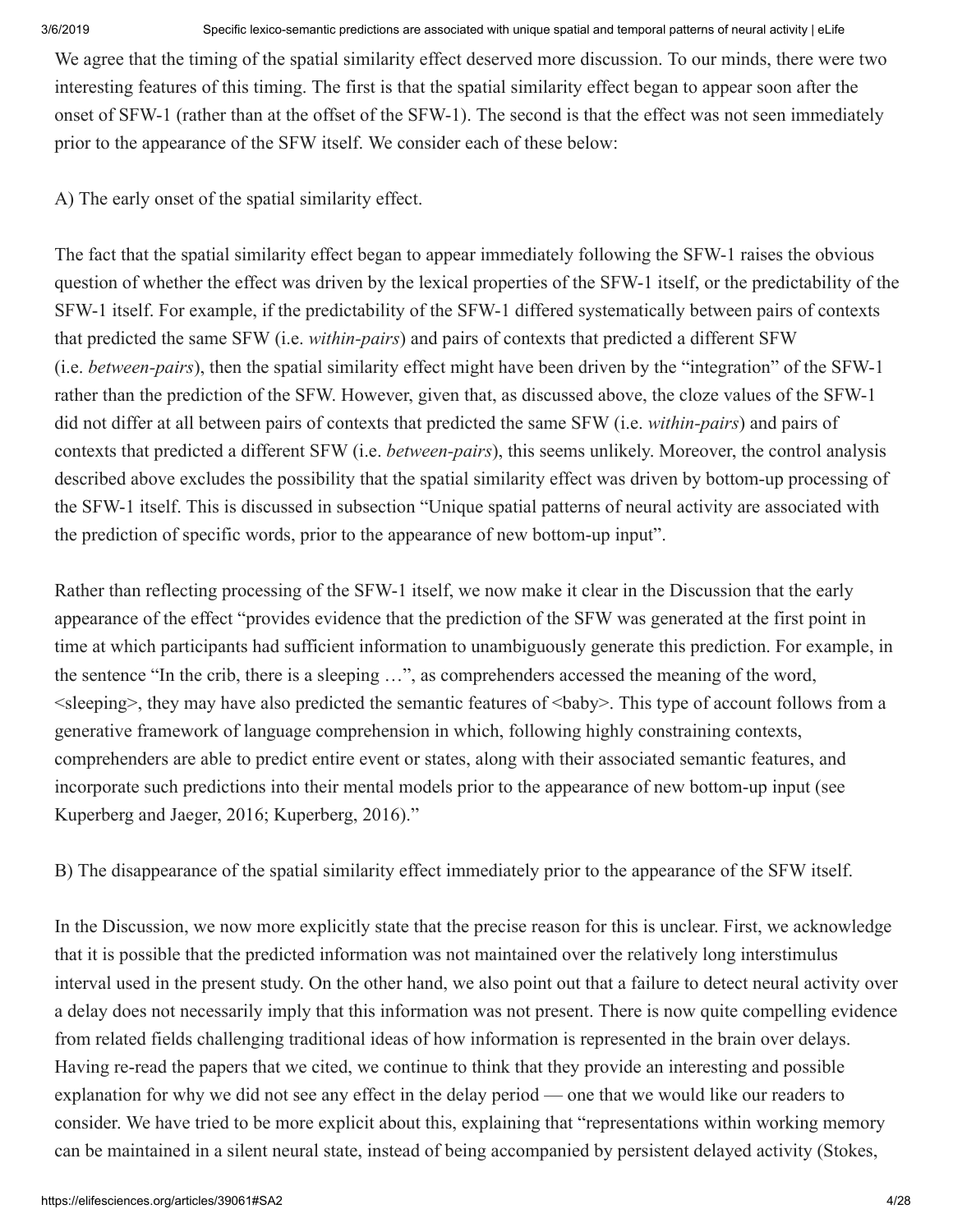2015; Wolff et al., 2017). Such content-specific silent activity can only be detected if it is in the focus of attention and task-relevant. On this account, in the present study, despite the fact that we were not able to detect it, the predicted information was still present during the interstimulus interval, and it only became available once new bottom-up input was encountered." Moreover, we pointed out that "Of course, this interpretation is speculative, particularly given our use of a very slow presentation rate. It will be important for future work to determine whether similar dynamics are associated with the prediction of upcoming words when bottom-up inputs unfold at faster, more naturalistic rates."

*3) One further point that two of the reviewers were confused by – and I think must be clarified – concerns the order of presentation and blocking of sentence presentation. Is it the case that the sentence pairs were presented on successive trials? I would hope not, since this is a serious confound for RSA analyses in fMRI and could also be problematic for MEG. I think it's the case that trials for the within-sentence pairs are no closer together in time than a randomly selected between-sentence pair, but I couldn't see this unambiguously stated in the manuscript. I'd like for you to confirm this and (if possible) report further analyses in which temporal distance or temporal order of trial pairs is excluded as a nuisance factor in neural similarity analyses.*

We apologize for the confusion.

A) We have now made this clearer in the Introduction, Results as well as in the Materials and methods. In the Introduction, we state that "During the experiment, sentences were presented in a pseudorandom order, with at least 30 other sentences (on average 88 sentences) in between each member of a given pair." In the Results, we state that "The sentences were constructed in pairs (120 pairs) that strongly predicted the same sentence-final word (SFW), although, during presentation, members of the same pair were separated by at least 30 (on average 88) other sentences." In the Materials and methods, we state that "the two members of each pair were presented apart from each other, with at least 30 (on average 88) sentences that predicted different words in between."

B) As mentioned above, our analysis methods make it difficult to explicitly account for the temporal distance between members of *within-pair* sentences as a nuisance factor. However, as noted in the previous version of the manuscript, we did carry out a control analysis, which "found that the spatial similarity effect was just as large when the unexpected SFW of a pair was presented before the expected SFW, as when the expected SFW was presented first (see Figure 2—figure supplement 3)."

C) We also state in the Discussion that "It is, however, conceivable that participants recognized a match between the word that they had just predicted and a word that they had predicted earlier in the experiment (even though this predicted word was never observed). For example, there is some evidence that a predicted SFW can linger in memory across four subsequent sentences, even if it is not actually presented (Rommers and Federmeier, 2018). This seems less likely to have occurred in the present study, however, where each member of a sentence pair was separated by at least 30 (on average 88) other sentences."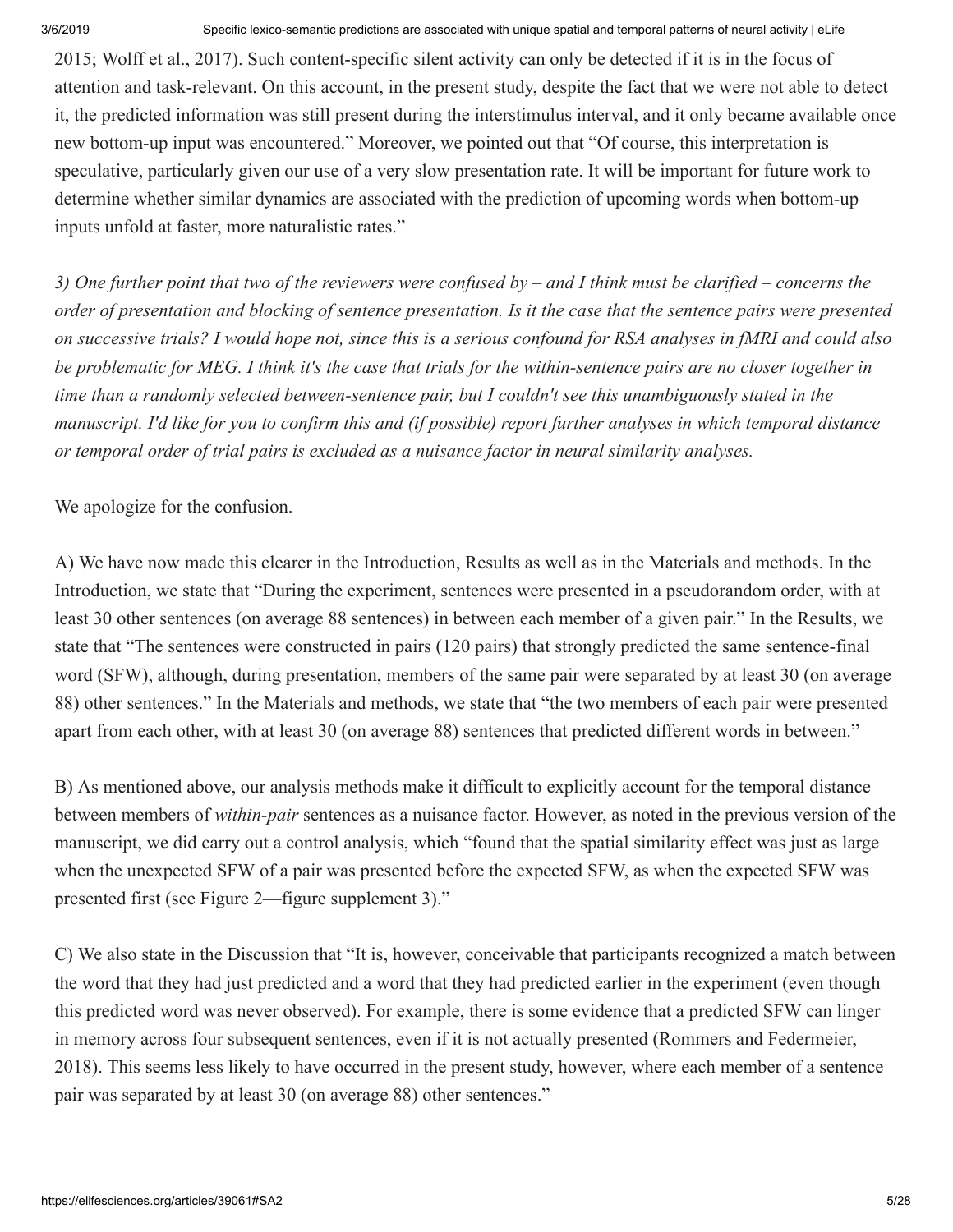*These three points should be the main focus of a revision to the manuscript. In addition to these main points, I've also appended the three reviews that I've received. These include many other minor points, suggested changes and requests for clarification which you would do well to heed. There's always scope to clarify methodological aspects of a complex study like this.*

We appreciate your careful summary of the reviewers' concerns, and we hope that we have addressed them clearly.

*However, one methodological concern (from reviewer 3), which I'll not insist on you addressing, concerns the separation of spatial and temporal RSA methods. I agree that spatio-temporal analyses in single-subject source space could detect neural effects that are missed by their sensor space and time-based analyses. However, to my mind this methodological concern could explain the absence of some effects in the existing analyses, but not the presence of reliable effects. Since there's a lot of work involved, and substantial correction for multiple comparisons would reduce sensitivity, I'm going to give you the option of not performing these analyses and instead discussing potential limitations and future directions that could be taken in similar future work.*

We thank the editor for the suggestion. In the Results, we now point out that the analysis approach we took is fairly conservative. Specifically, we explain that "it was limited to the time window that showed a spatial similarity effect, and so it may not have captured more extended temporal similarity effects that were not accompanied by a spatial similarity effect." We also point out that "The reason we took this approach is that we were interested, *a priori,* in any functional relationship between these measures, i.e. whether the spatial similarity effect reflected brain activity associated with the prediction of spatially distributed semantic representations, and whether the temporal similarity effect reflected brain activity associated with temporal binding of these spatially distributed representations. However, in order to fully exploit the spatiotemporal pattern of the data, future studies could examine the spatial and temporal patterns simultaneously using a spatiotemporal searchlight approach (Nili et al., 2014; Su et al., 2012; Su et al., 2014)."

*Reviewer #1:*

# *Major Points*

*Most importantly, I think that the authors provide no evidence to actually support their claim that the observed increased similarity among within-pair sentences, at the pre-final word, actually reflects the pre-activation of the sentence final word. I think the most plausible account is that context-dependent constraint is already high on the pre-final word, so that alternative interpretations like ease of integration of the pre-final word are at least as likely as the pre-activation account that the authors try to propose here. At the very least, these two alternative accounts have to be discussed equally; if the authors give preference to the pre-activation account, this should be grounded in reliable additional empirical evidence. (In the Discussion section, the authors argue that 'greater similarity between sentence contexts' is an unplausible account for their result, given that the two sentences of each pair were composed of different words and, in particular, the SFW-1 prefinal word always differed.*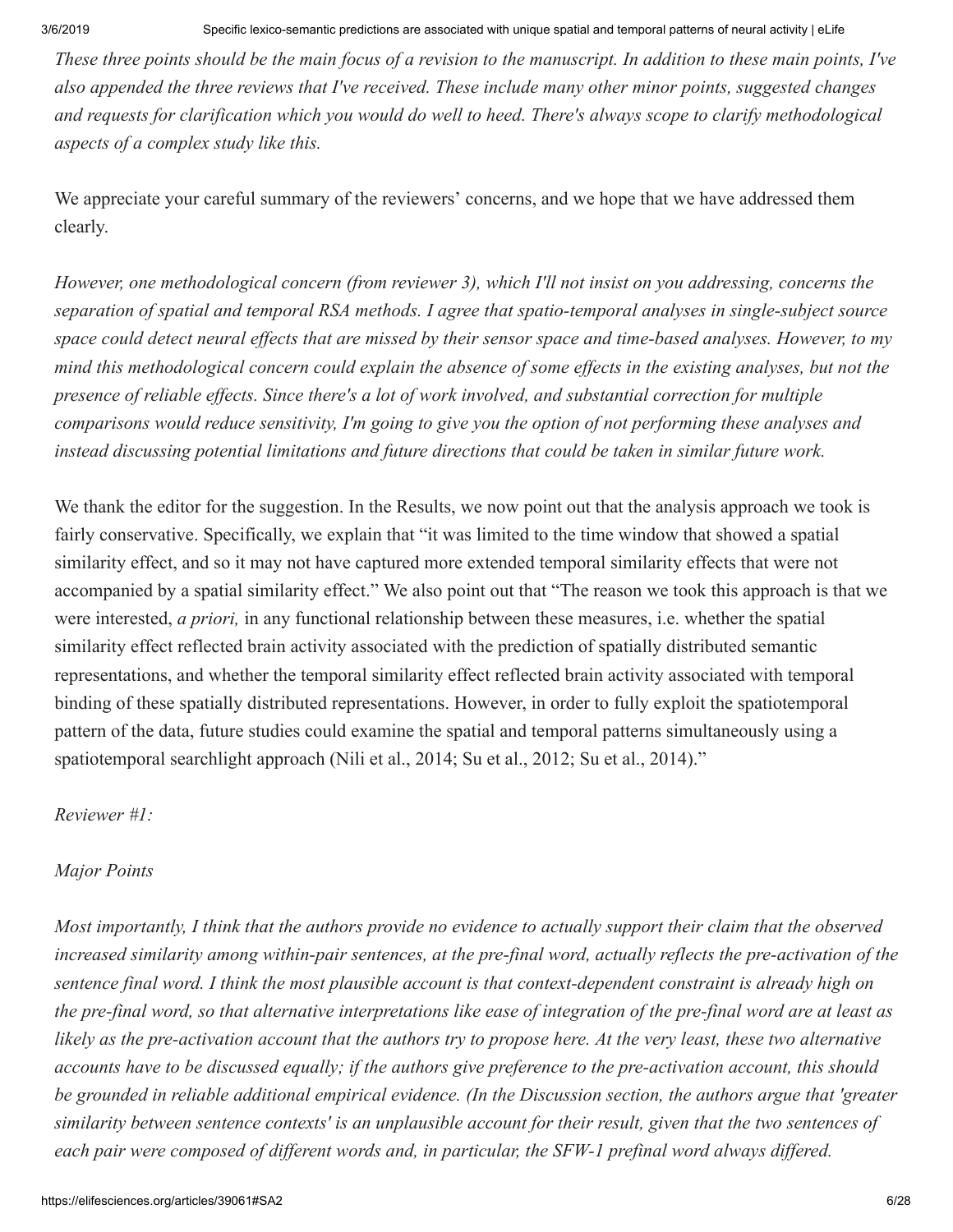*However, the sentences were constructed such that the constraint was high, so this does not rule out the possibility of expectation / ease of integration effects on the prefinal word, in my opinion.)*

We thank the reviewer for encouraging us to consider these potential confounds more carefully. We have carried out several additional analyses and have made several changes to the manuscript to address the concern that differences in processing of the pre-final word (SFW-1) led to the pattern of results we observed.

A) Perhaps most relevant to the reviewer's point that the results could be driven by "the possibility of expectation/ease of integration on the pre-final word", we ran a new cloze test to examine the probability of the SFW-1 (now described in Materials and methods). We found that the cloze probability of the SFW-1 was relatively low: 11% on average across all items. Moreover, the difference in cloze probability between members of sentence pairs was matched between pairs that constrained for the same SFW *(within-pairs*: 17.00% cloze difference) and pairs that constrained for a different SFW (*between-pairs*: 17.28% cloze difference):  $t_{(28678)} =$  $-0.136$ ,  $p = 0.89$ . We think that this makes it unlikely that the observed effect was driven by the expectation or ease of integration of the SFW-1.

B) In the Materials and methods, we now state that we extracted: (1) the number of words, number of clauses, syntactic complexity of the sentence context up until and including SFW-1; (2) various lexical properties of the SFW-1 itself (visual complexity, word frequency, syntactic class). We show that none of these factors differed between pairs of contexts that predicted the same SFW (i.e. *within-pairs*) and pairs of contexts that predicted a different SFW (i.e. *between-pair*s).

C) In the Results, we now describe a new control analysis that we carried out in order to fully exclude the possibility that the spatial similarity effect was driven by lexical processing of the SFW-1, rather than anticipatory activity related to the prediction of the SFW itself. In this control analysis, we selected a subset of *between-pair* sentences (i.e. that predicted a different SFW) but that contained exactly the same SFW-1. We then selected a subset of *within-pair* sentences that constrained for these same SFWs, but that differed in the SFW-1. We then compared the spatial similarity between these two subsets of sentence pairs. If, in our original analysis, the increased spatial similarity associated with the *within-pair* sentences relative to the *betweenpair* sentences was in fact driven by lexical processing of the SFW-1, then the spatial similarity should be greater in sentence pairs containing exactly the same SFW-1 (i.e. in the subset of the *between-pair*sentences) than in sentence pairs that predicted the same SFW (i.e. in the subset of *within-pair* sentences). We found no evidence for this. Instead, the spatial similarity remained greater in the sentence pairs that predicted the same SFW than in sentence pairs that predicted a different SFW (although in this subset analysis, the difference only approached significance due to the limited statistical power). We further discussed this finding in the Discussion in subsection "Unique spatial patterns of neural activity are associated with the prediction of specific words, prior to the appearance of new bottom-up input".

*Related to this, it is inconsistent with their interpretation that the similarity effect disappears with the offset of the word-induced brain response of the pre-final SWF-1 word, i.e., around 500 ms prior to the onset of the*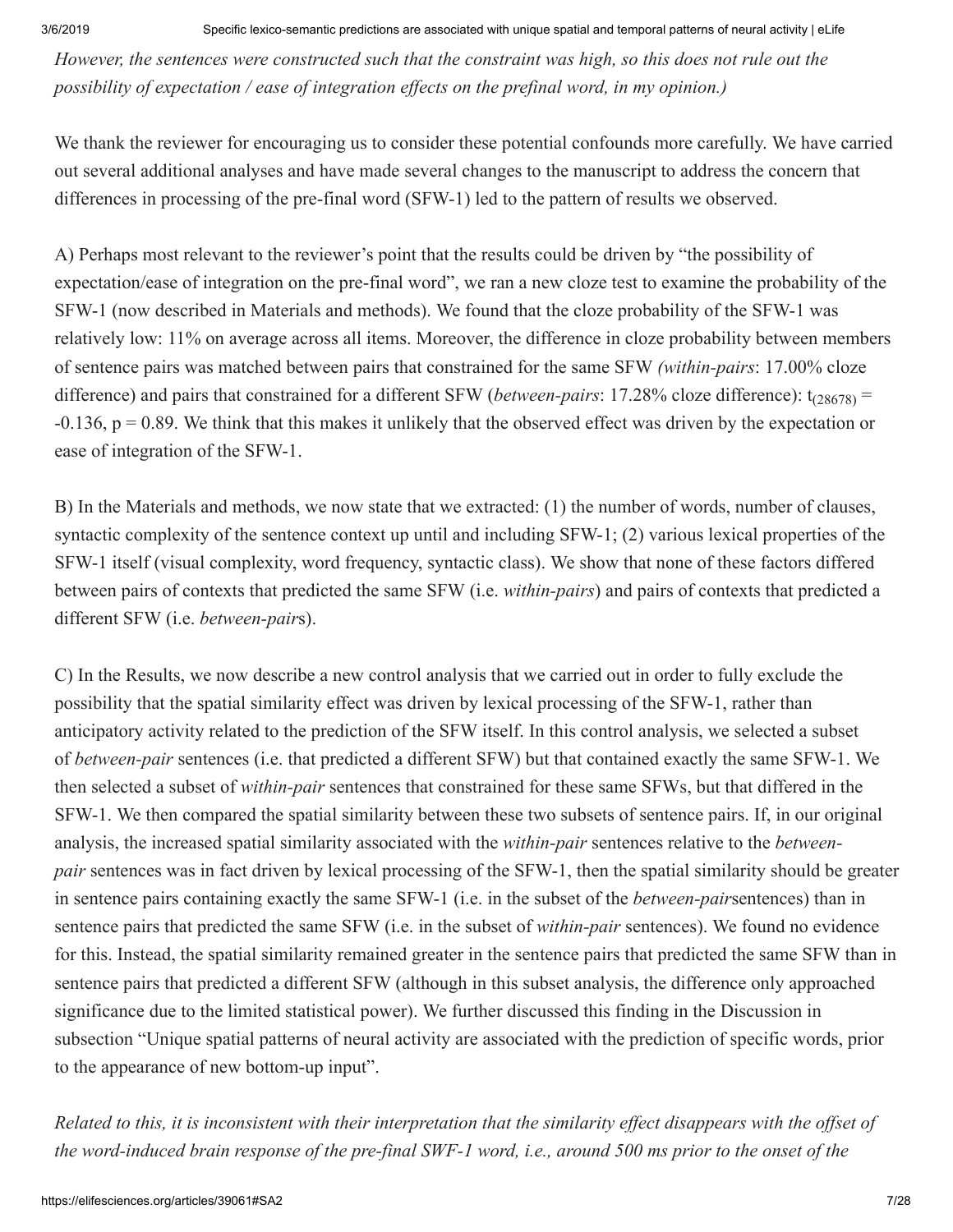*sentence final target word. A true prediction / pre-activation should persist. The a-posteriori interpretation based on 'activity silent working memory' is a vast over-interpretation of the results, based on no data.*

We agree that the timing of the spatial similarity effect deserved more discussion. As the reviewer points out, there are two interesting features of this timing. The first is that the spatial similarity effect began to appear soon after the onset of the SFW-1 (rather than at the offset of the SFW-1). The second is that the effect then disappeared and was not detected immediately prior to the appearance of the SFW itself. We consider each of these points below:

A) The early onset of the spatial similarity effect.

The fact that the spatial similarity effect began to appear soon after the onset of the SFW-1 raises the obvious question of whether the effect was driven by either the lexical properties of the SFW-1 itself, or the predictability of the SFW-1 itself. As discussed above, we found no evidence that this was the case. Please see Results, Discussion and Materials and methods for details.

Rather, in the Discussion, we suggest that the early appearance of the effect "provides evidence that the prediction of the SFW was generated at the first point in time at which participants had sufficient information to unambiguously generate this prediction. For example, in the sentence "In the crib, there is a sleeping …", as comprehenders accessed the meaning of the word, <sleeping>, they may have also predicted the semantic features of  $\langle$ baby>. This type of account follows from a generative framework of language comprehension in which, following highly constraining contexts, comprehenders are able to predict entire event or states, along with their associated semantic features, and incorporate such predictions into their mental models prior to the appearance of new bottom-up input (see Kuperberg and Jaeger, 2016; Kuperberg, 2016)."

B) The disappearance of the spatial similarity effect immediately prior to the appearance of the SFW itself.

In the Discussion, we now state more explicitly that the precise reason for this is unclear. First, we acknowledge that it is possible that, the predicted information was not maintained over the relatively long interstimulus interval used in the present study. On the other hand, we also point out that a failure to detect neural activity over a delay does not necessarily imply that this information is not present. There is now quite compelling evidence from related fields challenging traditional ideas of how information is represented in the brain over time delays. Having re-read the papers that we cited, we continue to think that they provide a possible explanation for why we didn't see any effect in the delay period — one that we'd like our readers to consider. We have tried to be more explicit about this, explaining that the contents of working memory can be maintained in a silent neural state, instead of being accompanied by persistent delayed activity (Stokes, 2015; Wolff et al., 2017). We also now discuss the idea that content-specific silent activity can only be detected if it is in the focus of attention and task-relevant. On this account, in the present study, despite the fact that we were not able to detect it, the predicted information was still present during the interstimulus interval, and it only became available once new bottom-up input was encountered. Of course, this interpretation is speculative, particularly given our use of a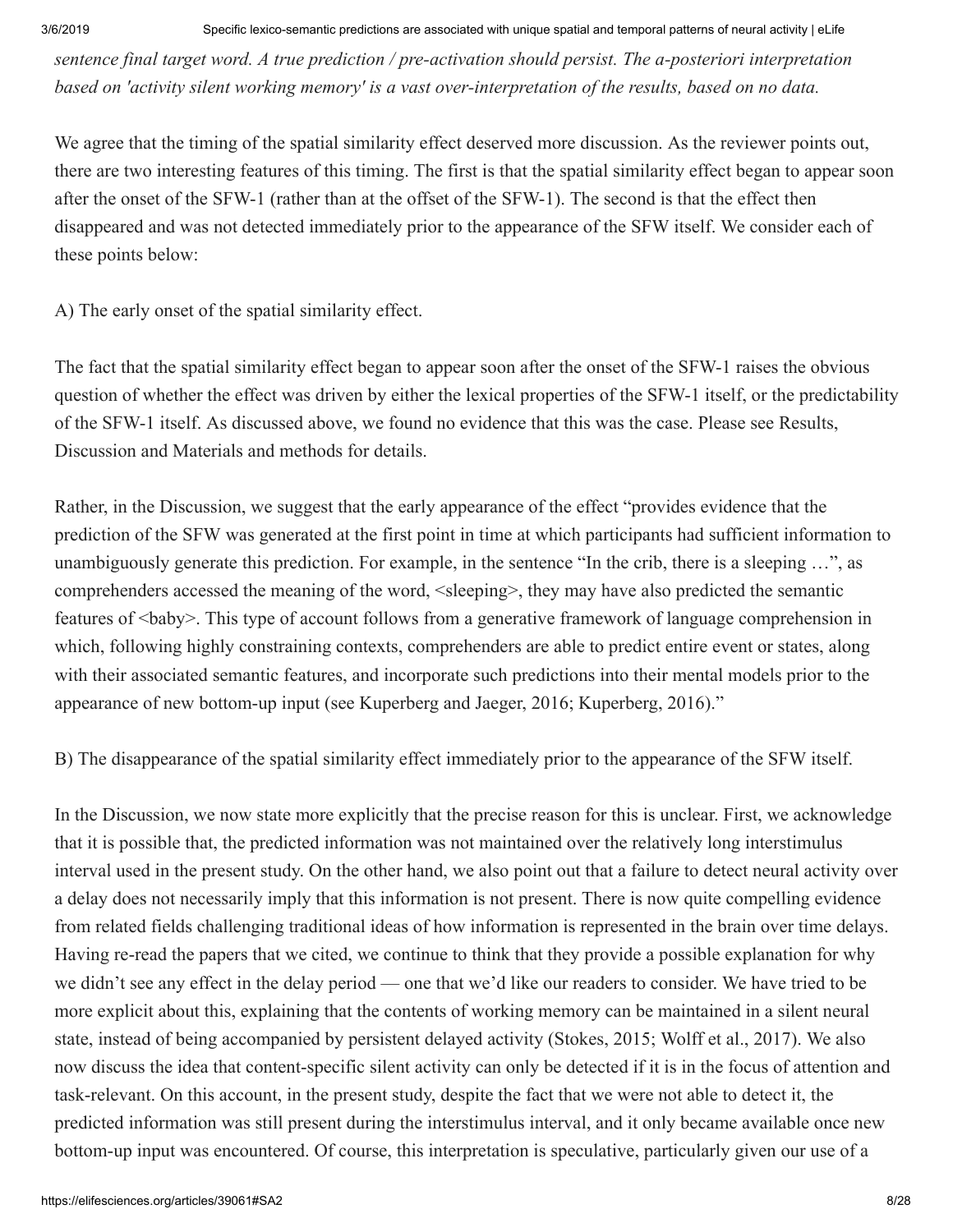very slow presentation rate. Therefore, we have emphasized that "It will be important for future work to determine whether similar dynamics are associated with the prediction of upcoming words when bottom-up inputs unfold at faster, more naturalistic rates."

C) Finally, it is possible that, in the earlier version of the manuscript, there was some ambiguity in our use of the term "pre-activation" (of a lexico-semantic representation).

Some people have used the term "pre-activation" to refer specifically to the pre-activation of specific phonological or orthographic word-forms. We did not make this assumption. Rather, as we make clear in the Discussion, our assumption is that multiple different types and grains of information can be encoded (and therefore predicted) within a predicted lexical representation, and that it is unclear exactly what information was detected by our analysis.

To avoid any such ambiguity, in the revised version of the manuscript we now use the more general term "prediction" throughout. We explain what we mean by this at the very beginning of the Introduction: "After reading or hearing the sentence context, "In the crib there is a sleeping …", we are easily able to predict the next word, "baby". In other words, we are able to access a unique lexico-semantic representation of  $\langle bab \rangle$  that is different from the lexico-semantic representation of any other word (e.g.  $\le$ rose>), ahead of this information becoming available from the bottom-up input." We also rephrased the introduction of the hierarchical generative framework of language comprehension: "strong beliefs about the underlying message that is being communicated can lead to the prediction of associated semantic features and sometimes to the top-down preactivation of information at lower levels of the linguistic hierarchy (e.g. orthographic and/or phonological form) before new bottom-up information becomes available."

In the Discussion, we state that "It is also possible that the increased spatial similarity in association with sentence pairs that predicted the same word reflected similarities of predictions generated at a lower phonological and/or orthographic level of representation. On this account, comprehenders not only predicted the semantic features of words, but they also pre-activated their word-forms. The present study cannot directly speak to this hypothesis."

Later, we further re-iterate this point by stating that, while our findings provide evidence that the prediction of the semantic features of SFWs was generated at the first point in time at which participants had sufficient information to unambiguously generate this prediction, "we cannot tell from the current findings whether this, in turn, led to the top-down pre-activation of specific phonological or orthographic word-forms."

*Also the proposal that the pre-activation may involve a sequence of activation of different lexico-semantic properties of the target word is speculative beyond the interpretation of results, and not grounded in any data.*

We found that the increased spatial similarity in the *within-pair* sentences, relative to the *betweenpair* sentences, was only evident along the diagonal line; it did not generalize across time points. This suggests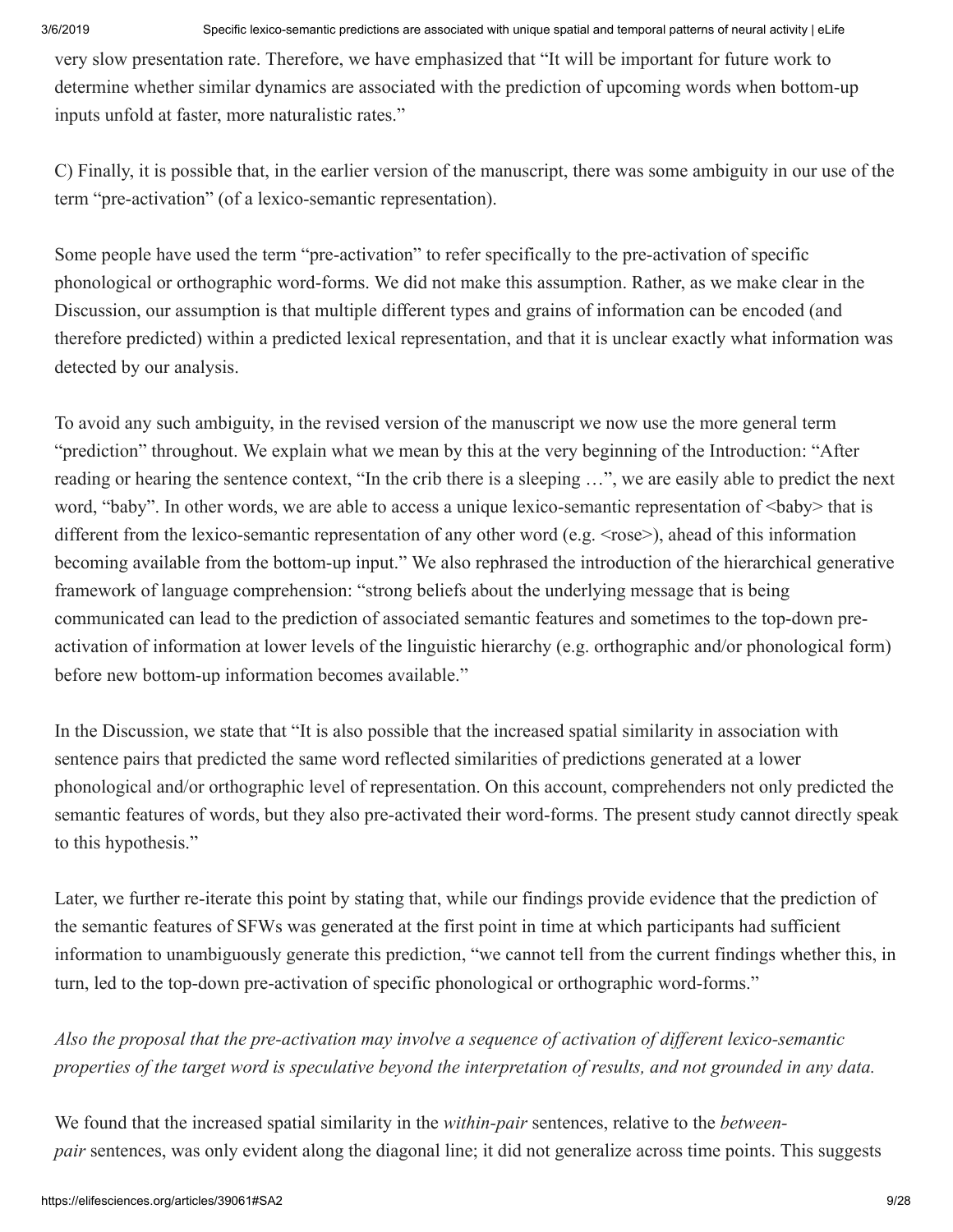that the unique spatial pattern of brain activity associated with the prediction of specific words changed over time. In order to interpret this result, we speculated that "this may be because different properties associated with particular words became available at different times. For example, the different semantic features (e.g.,  $\langle$ human>,  $\langle$ small>,  $\langle$ cries>) associated with the prediction of a specific word (e.g. "baby") might have been recruited at different time points."

*Also related to this, I think that the control analysis testing for noun/verb differences is not sufficient to warrant the general claim that 'higher order grammatical and semantic' effects? differences? cannot influence the present result. The noun/verb category difference is just one of many such features. I would find it much more convincing if the authors could show in their stimulus materials, that no such differences exist on the target position in the critical as compared to the control contrasts, as well as for the positions preceding the sentence final word. Also, I think behavioral testing could easily quantify the degree of expectancy/constraint on the prefinal words. This kind of additional data would allow for a more empirically grounded interpretation of the similarity effect on the pre-final word.*

We apologize for any confusion about this analysis.

A) This was not intended to be a "control" analysis. Instead, its purpose was to help us determine the type and grain of predicted information that might have been reflected by the item-specific unique spatial patterns. In our study, 50% of the predicted SFWs were nouns and 50% were verbs. Thus, in theory, an increased spatial similarity in association with sentence pairs that predicted the same upcoming word could have reflected greater similarity between the predicted word's general syntactic category (a noun or a verb).

This analysis aimed to exclude this possibility. It therefore did not test for any *difference* in the prediction of nouns versus verbs. Rather, we averaged the spatial similarity values of sentence pairs that predicted nouns and verbs together, and we extracted the spatial similarity values of sentence pairs that predicted the same syntactic category (whether this was a noun or a verb), i.e. *within-category*sentence pairs. We then compared these *withincategory* spatial similarity values with the original item-specific *within-pair* spatial similarity values. We found that the *within-category* spatial similarity values were significantly smaller than the *within-pair* spatial similarity values. These findings suggest that "the greater *within-pair* (versus *between-pair*) spatial similarity effect was not simply reducible to the prediction of general syntactic category". This has been better explained in the Results section.

B) We ruled out the possibility that the item-specific prediction effect was driven by the differences in the prefinal words (SFW-1) or the preceding contexts, as we also discussed above. Detailed revisions were made in the Results, Discussion and Materials and methods.

C) We thank the reviewer for suggesting that we quantify the degree of expectancy/constraint on the pre-final words (SFW-1s). As noted above, we now report the results of a cloze probability test that examined the predictability of the SFW-1 (in the Materials and methods). We found that the cloze probability of the SFW-1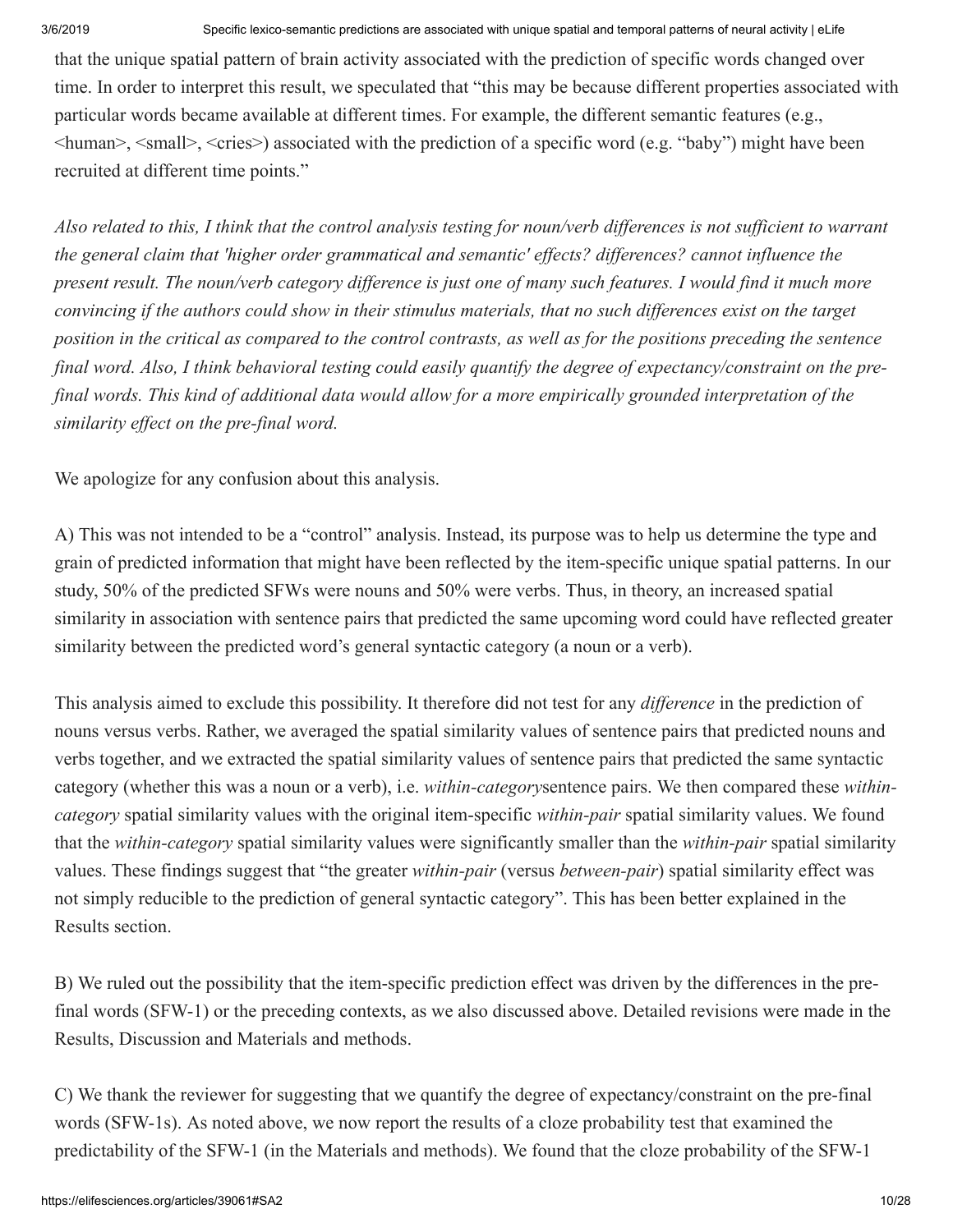was relatively low: 11% on average across all items. Also, the difference in cloze probability of the SFW-1 was matched between the *within-pair* sentences (17.00% cloze difference) and the *between-pair* sentences (17.28% cloze difference):  $t_{(28678)} = -0.14$ , p = 0.89. We believe that this provides strong evidence that the observed effect was driven by the prediction of the SFW instead of the expectation or ease of integration of the SFW-1.

*Also related to this, I wonder whether there should not be similarity effects also on the target words itself. Even though at the target word position not the same words were presented (e.g., baby and child in a sentence pair both constraining for baby), the similarity between those is still substantially higher than, e.g., baby and fridge (example from Figure 1).*

We understand the reviewer's point. However, there is a potential confound: it is well established that words that *violate* strong lexico-semantic predictions produce a larger amplitude response between 300-500ms (a larger N400), even when they are semantically related to predicted words (e.g. Federmeier et al., 1999). This was true in the present MEG data where we saw clear evidence of an increased N400 amplitude on unexpected SFWs over the left temporal sensors. An engagement of left temporal regions in processing unexpected SFWs in both members of a pair (regardless of whether these words are the same or different from each other) would inflate the estimate of the spatial similarity value on these words. This would confound the comparison of the spatial similarity values between *within-pair* versus *between-pair* SFWs because in 25% of the *between-pair* sentences, the SFW of both members of the pair was unexpected (i.e.  $(N^*(N-1)/2$  pairs out of  $2^*N^*(N-1)$  pairs) whereas this was not true in any of the *within-pair* sentences. This would have inflated our estimate of the spatial similarity values of the *between-pair* sentences, thereby reducing our power to detect a significant difference between the *within-pair* and the *between-pair* SFWs.

Nonetheless, because examination of Figure 2B suggests that, after the onset of the SFW, the spatial similarity values indeed appeared to be slightly greater in sentence pairs that predicted the same SFW (*within-pairs*) than in sentence pairs that predicted a different SFW (*between-pairs*), we went ahead and compared the averaged spatial similarity between the *within-pair* and *between-pair* sentences within the time window of 109 – 588ms (defined by our cutoff threshold:  $R > 0.04$ ) after the onset of the SFW. However, the difference was not significant:  $t_{(25)} = 1.388$ , p = 0.177. Given the confound and the complexity of any interpretation, we decided to focus the manuscript itself on activity prior to the onset of the SFW.

# *Even more so, should not the pre-activation lead to increased similarity between the pre-word period and the brain activation elicited during the actual presentation of the word itself?*

This is an interesting question and one that we considered. However, addressing it runs into the same issues as those described above: any brain activity measured following the actual presentation of the SFWs is likely to reflect *both* information corresponding to the semantic features associated with the item-specific SFW itself, as well as more general processing of the SFW (regardless of its precise identity) in relation to its preceding context — that is, a SFW that is not predicted will evoke a larger N400 than a SFW that is predicted. This makes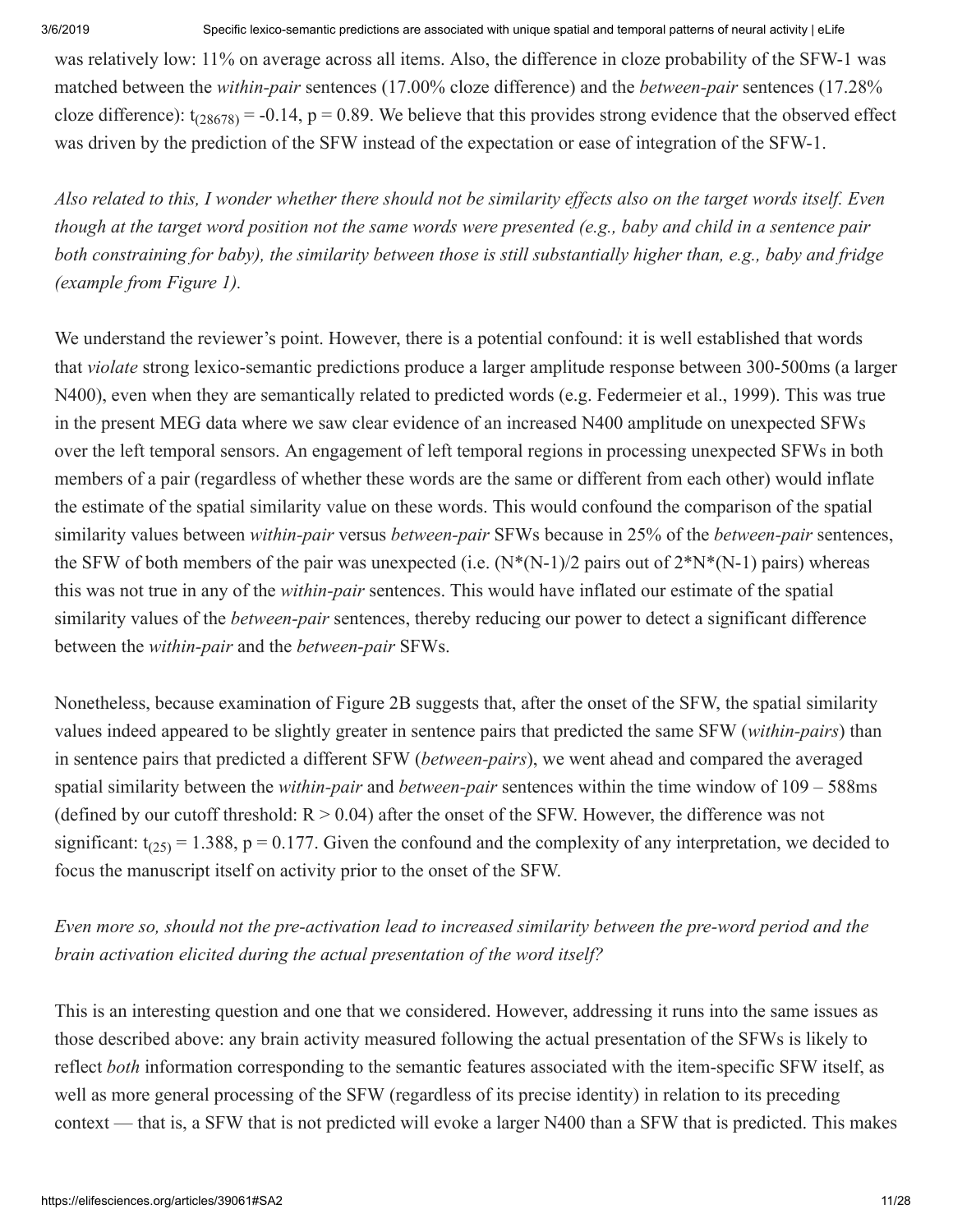it tricky to interpret any similarities between brain activity produced prior the SFW and brain activity produced during the actual presentation of SFW, especially for unpredicted SFWs.

Despite this caveat, we carried out an exploratory analysis to examine the relationship between spatial patterns of activity produced during the prediction period and spatial patterns of activity produced following the onset of the SFW itself. We constructed two cross-temporal similarity matrices — one for expected SFWs (Author [response image 1: left\) and one for unexpected SFWs \(Author response image 1: middle\) — by correlating](https://elifesciences.org/articles/39061#respfig1) the spatial pattern of brain activity produced at each time point during the prediction window (-1000 to 0ms) with the spatial pattern of brain activity produced at each time point after the onset of the SFWs (0 to 1000ms). In order to determine whether there were any differences in the spatial pattern produced by unexpected SFWs and expected SFWs, we subtracted these two matrices ([Author response image 1:](https://elifesciences.org/articles/39061#respfig1) right) and carried out a clusterbased permutation analysis. This revealed two effects (the two clusters shown in [Author response image 1:](https://elifesciences.org/articles/39061#respfig1) right).



# **Author response image 1**

<https://doi.org/10.7554/eLife.39061.017>

The first effect, shown in blue [\(Author response image 1](https://elifesciences.org/articles/39061#respfig1): right), was driven by a stronger "pre-post" correlation in the sentences ending with *expected* than *unexpected* SFWs (cluster-level p < 0.001, 10000 permutations). Specifically, the spatial pattern of predictive activity that began just before the onset of the SFW, continuing until 200ms after its onset (-300 to 200ms) correlated with the spatial pattern of activity produced between 300- 800ms *after* the onset of *expected* SFW. We speculate that, at -300ms prior to the onset of the SFW, the semantic features that had been predicted earlier were further activated in anticipation of the SFW, remaining active for 200ms after its onset; then, as the semantic features of the bottom-up expected input became available at around 400ms, they matched these predicted features thereby driving the increased spatial similarity values to the expected SFWs.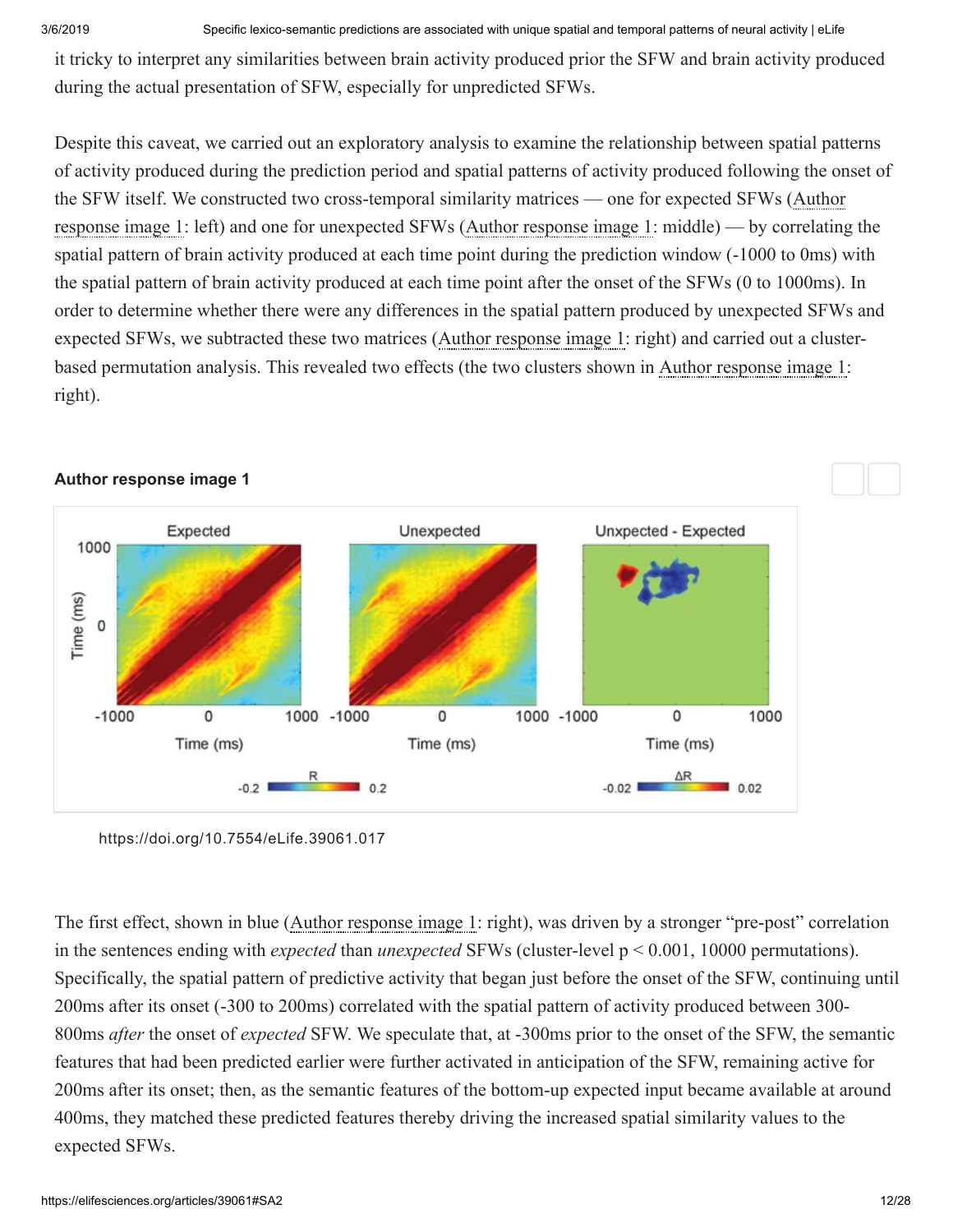The second effect, shown in red ([Author response image 1:](https://elifesciences.org/articles/39061#respfig1) right), was driven by a stronger "pre-post" correlation in the sentences ending with *unexpected* SFWs (cluster-level  $p = 0.025$ , 10000 permutations). Specifically, the spatial pattern of predictive activity that was originally produced following the SFW-1 (around 400-700ms prior to the onset of the SFW) correlated with the spatial pattern of brain activity produced between 400-800ms following the onset of *unexpected* SFWs. We speculate that the detection of the lexical violation on the SFW (during the N400 time window) triggered a re-activation of the originally predicted words, leading to the increased spatial similarity values within this later time window.

While these findings are interesting, these interpretations are obviously very speculative. Therefore, in the manuscript itself, we decided to focus on the well-motivated prediction effect preceding the SFW. However, we welcome the opportunity to share these preliminary data and our speculation here in this response to the reviewer's question.

*It is unclear to me, why sentences were presented in pairs. The pair-wise presentation of 120 sentence pairs each constraining for the same sentence-final word, without doubt can induce strategic expectation effects towards the end of the sentence – which has nothing to do with the kind of highly automatized predictive processes as postulated in the predictive coding framework. I think that this problem is not solved by the fact that only one of the two sentences contained the constrained-for target word at the SWF position. Actually, the fact that one pair contained an unexpected word could even increase the strategic handling of these sentence pairs.*

A) We constructed these sentences in pairs (120 pairs) such that each member of a pair predicted the same word, even though their contexts differed (e.g. "In the crib, there is a sleeping …" and "In the hospital, there is a newborn …"). This was essential to the logic of our design — that the spatial similarity in brain activity produced prior to the onset of the SFW would be greater between members of a pair that predicted the same SFW than between members of a pair that predicted a different SFW. However, as we now emphasize in the Introduction, Results and Materials and methods, during the experiment itself, sentences were presented in a pseudorandom order, with at least 30 other sentences (on average 88 sentences) in between each member of a given pair.

B) Of course, even with this gap between the presentation of members of the same pair, it was important to avoid repetition confounds. This is why, during presentation of the stimuli, we replaced the SFW in one member of the sentence pair with an unpredicted word (therefore avoiding repetition of the SFW).

C) We also considered the possibility that participants may have been more likely to predict a particular word having previously seen this word. This is why we carried out the control analysis (subsection "Spatial RSA: The spatial pattern of neural activity was more similar in sentence pairs that predicted the same versus different words, and this effect began before the onset of the predicted word"), which showed that the spatial similarity effect was just as large when the unexpected SFW of a pair was presented before the expected SFW was presented as when they were presented in the opposite order (see Figure 2—figure supplement 3). In the Discussion (subsection "Unique spatial patterns of neural activity are associated with the prediction of specific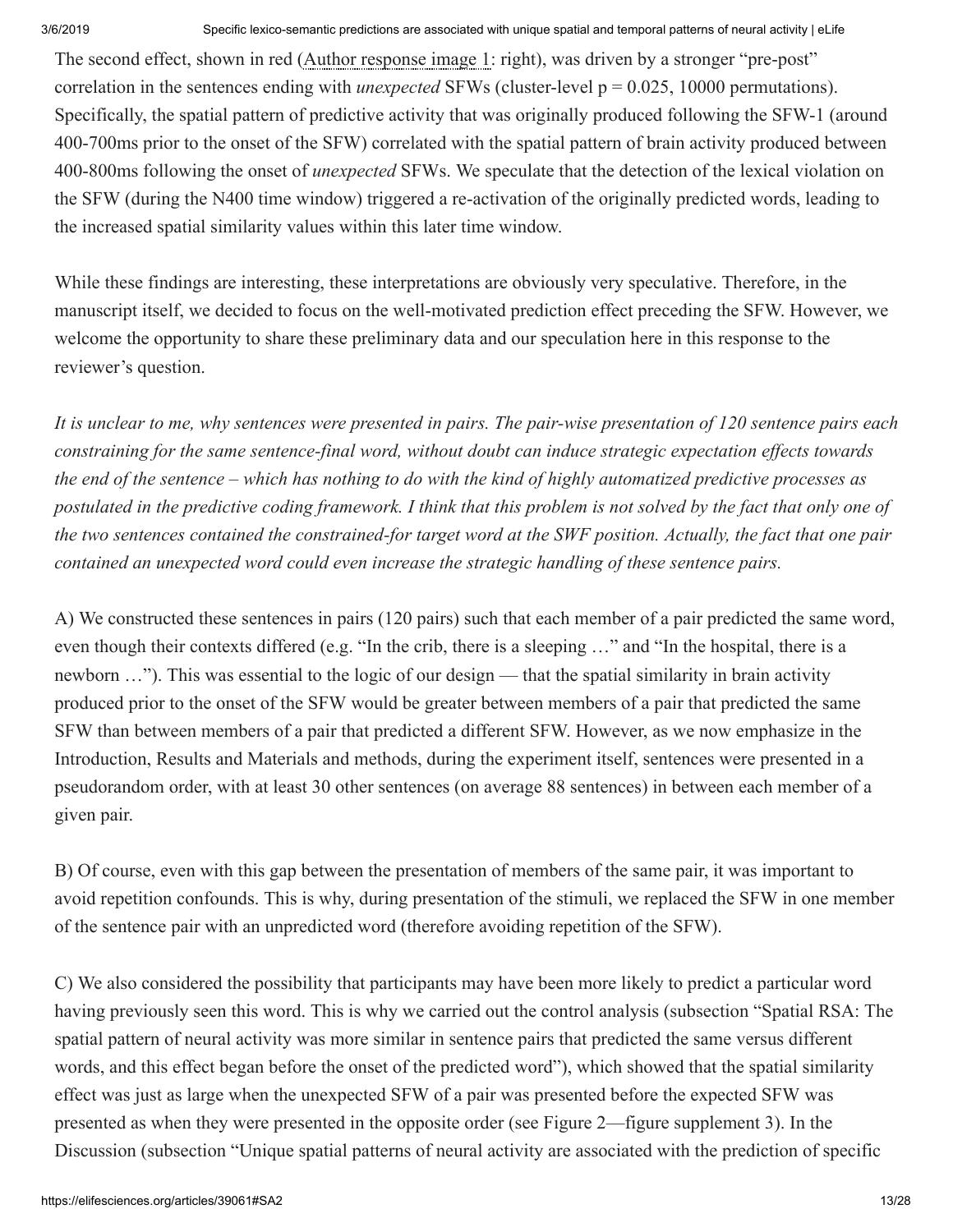words, prior to the appearance of new bottom-up input"), we now discuss in detail how our design might have affected the interpretation of the results.

D) We think that it is unlikely that the inclusion of these *unexpected* SFWs actually *increased* the strategic prediction effects towards the end of any given sentence. Previous studies have actually shown *reduced* effects of prediction when the validity of a predictive cue is low (e.g. during semantic priming: Lau, et al., 2013; Delaney-Busch et al., 2017; during sentence comprehension: Brothers et al., 2016; Brothers et al., 2017). In other words, this would have hurt our ability to detect an effect in the present study.

E) Having made these specific design points, we want to emphasize that we agree with the reviewer that these were far from naturalistic experimental conditions. As noted above, we see the unique contribution of our study as "providing evidence that, when we know that item-specific lexico-semantic are generated, they are associated with unique spatial and temporal patterns of neural activity"

In the Introduction, we are now more careful to emphasize up-front that our aim was to use "MEG, together with both spatial and temporal RSA, to ask whether, *under experimental conditions known to encourage specific lexico-semantic prediction*, distinct words are associated with distinct spatial and temporal patterns of neural activity, prior to the appearance of the predicted input." And in the Discussion, we state that "these findings pave the way towards the use of these methods to determine whether and when such specific lexico-semantic representations become available as language, in both visual and auditory domains, unfolds more rapidly in real time."

References:

Lau, E. F., Holcomb, P. J. and Kuperberg, G. R. (2013). Dissociating N400 Effects of Prediction from Association in Single-word Contexts. *Journal of Cognitive Neuroscience, 25*(3), 484-502

Delaney-Busch, N., Morgan, E., Lau, E., and Kuperberg, G. R. (2017). Comprehenders Rationally Adapt Semantic Predictions to the Statistics of the Local Environment: a Bayesian Model of Trial-by-Trial N400 Amplitudes. *CogSci*.

Brothers, T., Dave, S., Hoversten, L. J.,Traxler, M., Swaab, T. Y. (2016). Expect the unexpected: Speaker reliability shapes online lexical anticipation. Poster presented at the 8<sup>th</sup> Society of Neurobiology of Language *Conference*, London, England.

Brothers, T., Swaab, T. Y., and Traxler, M. J. (2017). Goals and strategies influence lexical prediction during sentence comprehension. *Journal of Memory and Language, 93*, 203-216. doi:https://doi.org/10.1016/j.jml.2016.10.002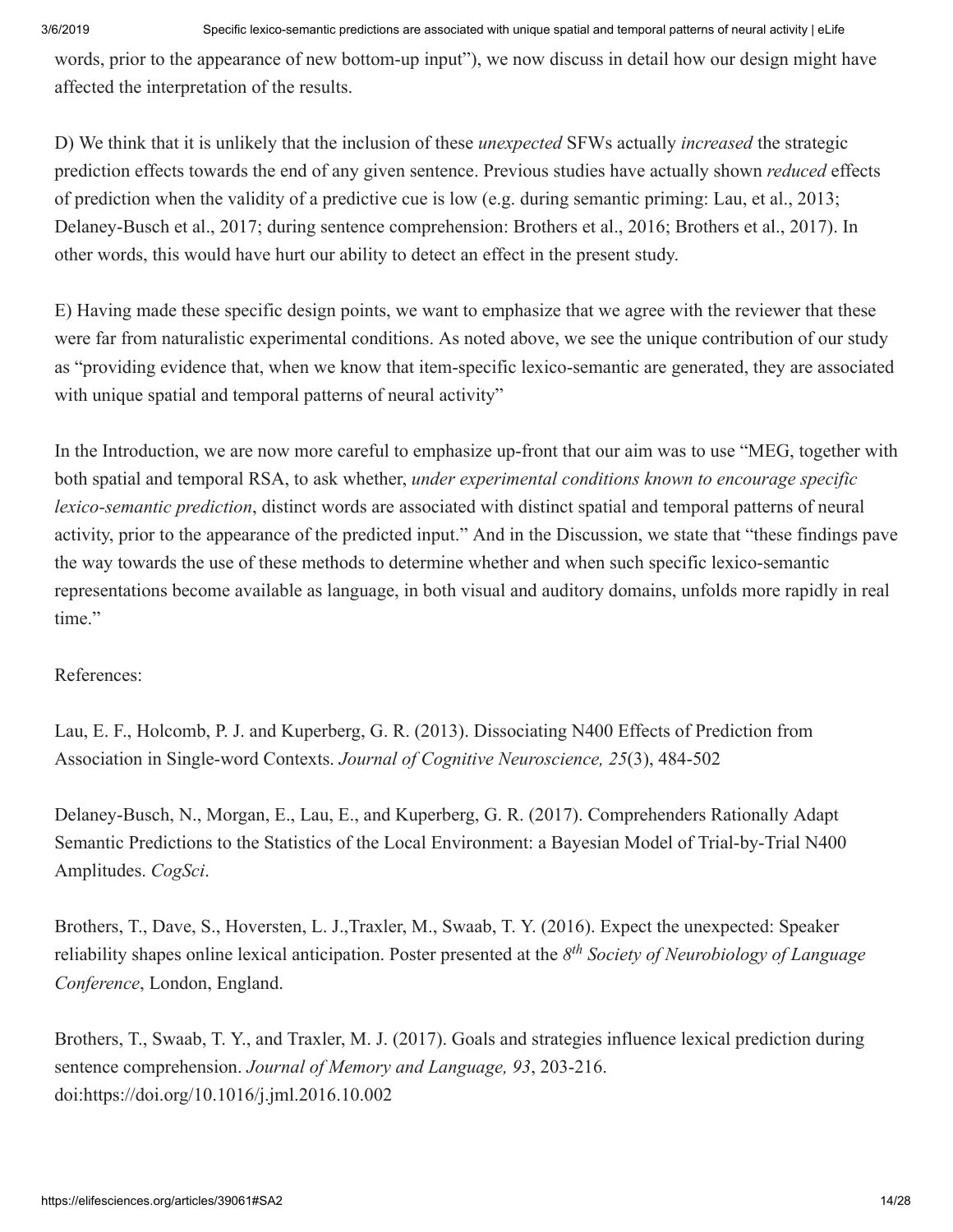*It is also unclear to me why the very slow and un-naturalistic presentation rate was chosen. Again, I think that this can induce strategic processes, as well as increased working memory load, which may influence the RSA results. (I also tend to think that this design was chosen as the ITI preceding the SFW is the most obvious time window to search for predictive pre-activation, see my first point above.*

Again, we agree with the reviewer that the experimental conditions in this study were un-natural. We have been more explicit in the Introduction that "the sentences were visually presented at a slow rate of 1000ms per word. This ensured the generation of specific lexico-semantic predictions and guaranteed sufficient time to detect any representationally specific neural activity before the onset of the predicted word."

We return to this in the Discussion and have specifically pointed out that "It will be important for future work to determine whether similar dynamics are associated with the prediction of upcoming words when bottom-up inputs unfold at faster, more naturalistic rates."

*Given that no results were reported for this 'silent' pre-word time window, I tend to be very critical about interpreting the results as predictive pre-activation of the sentence final word.)*

Please see above for our discussion of the timing of the observed effect. Note that we have made it clearer in the Discussion that "the predicted information was not maintained over the relatively long interstimulus interval used in the present study (SOA: 1000ms per word)."

*Combined, these points suggest to me that the authors interpret their results too strongly. Predictive preactivation is claimed in the title, Abstract, and Discussion. I think the authors should generally tone down these claims and provide a more realistic and balanced account for their interesting result.*

As noted above, we no longer use the term, "pre-activation", as it is possible that some people may interpret this as reflecting the pre-activation of a specific phonological or orthographic lexical form of a word. Instead, we use more general term, "prediction", throughout the revised manuscript. Based on the design and all the control analyses we carried out, we think that our findings provide strong evidence that the prediction of semantic features associated with individual words produced unique spatial patterns of brain activity that were evident before new bottom-up input (i.e. the SFW itself) became available.

*In their control analysis, the authors demonstrate that the within-pair similarity is also higher than the similarity calculated on the remaining sentences within target words with nouns or verbs. They use this to claim that their result cannot spuriously result from higher-order syntactic or semantic effects. I think this control analysis is nice, but its interpretation goes way too far, as the authors only tested one of many possible such linguistic features. Also, it is unclear why this post-hoc analysis is necessary at all, if (as I expect) authors controlled stringently for such obvious differences in their item construction. Even is the latter were not the case, it should be possible to a posteriori select the sentences for the between-pair analysis, out of all possible combinations, such that they are optimally matched to the 120 critical pairs?*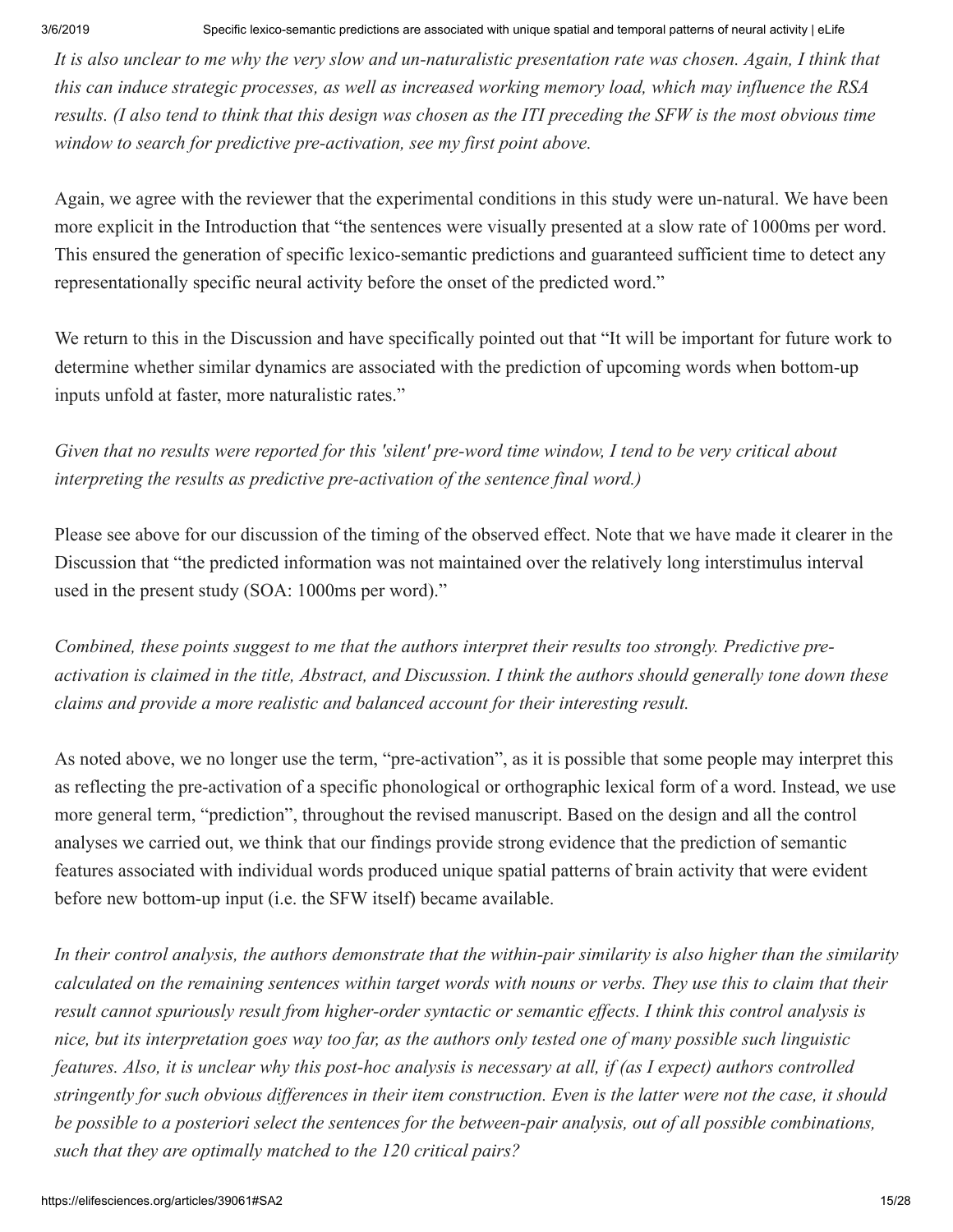In the Discussion, we have laid out several possible interpretations of the greater similarity associated with the *within-pair* versus *between-pair* sentences, ranging from the prediction of syntactic category, semantic features, to lower-level word-form features.

A) As discussed above, instead of controlling for the general syntactic category of the predicted SFWs, we explicitly manipulated this factor (i.e. the predicted SFWs could be verbs or nouns) so that we could ask whether the observed *within-pair*effect reflected *only* the prediction of syntactic category. We calculated the *withincategory* spatial similarity between all pairs of sentences that predicted the same category of SFW. We compared these *within-category* spatial similarity values with the *within-pair* spatial similarity values. We found that the *within-category* spatial similarity values were significantly smaller than the *within-pair* spatial similarity values. These findings suggest that the *within-pair* versus *between-pair* spatial similarity effect did not simply reflect the prediction of these words' broad syntactic category, but instead reflected prediction at the level of the semantic properties and features that defined the meanings of the predicted words, and perhaps lower-level orthographic and/or phonological features. This has been stated in the Discussion.

B) In the Discussion, we also further explain why the current study cannot address the question of whether or not the observed effects reflect the prediction of just the semantic features, or also the orthographic or phonological properties of the predicted words: "This is because, for the most part, there is a one-to-one correspondence between the semantic features and the phonological or orthographic forms of words. However, the methods described here provide one way of addressing this question in future studies. For example, by examining spatial similarity of sentence pairs that constrain for words with shared orthographic features but differing in their meanings (such as homonyms), it should be possible to dissociate the prediction of orthographic/phonological representations from the prediction of semantic features associated with a given lexico-semantic item."

*Concerning the source analysis of the temporal similarity analysis: I am not expert enough in MEG beamforming to really judge this, but it appears to me that the source localization shown in Figure 3B does not seem to be a plausible generator of the scalp distribution of the difference effect shown in Figure 3A, left-most panel?*

The source localization in Figure 3B shows the *difference* between the temporal similarity associated the *withinpair* and the *between-pair* sentences. The scalp distribution shown in the left-most panel in Figure 3A indicates only the distribution of the temporal similarity values for the *within-pair* sentences. Therefore, the source localization (left inferior and medial temporal, extending to the cerebellum) in Figure 3B should be compared with the scalp distribution shown in Figure 3A right-most panel (most prominent over the central and posterior regions). In the revised Results, we have made this explicit: "The source localization of the difference (corresponding to the difference of the topographic distribution, see Figure 3A: right panel) is shown in Figure 3B."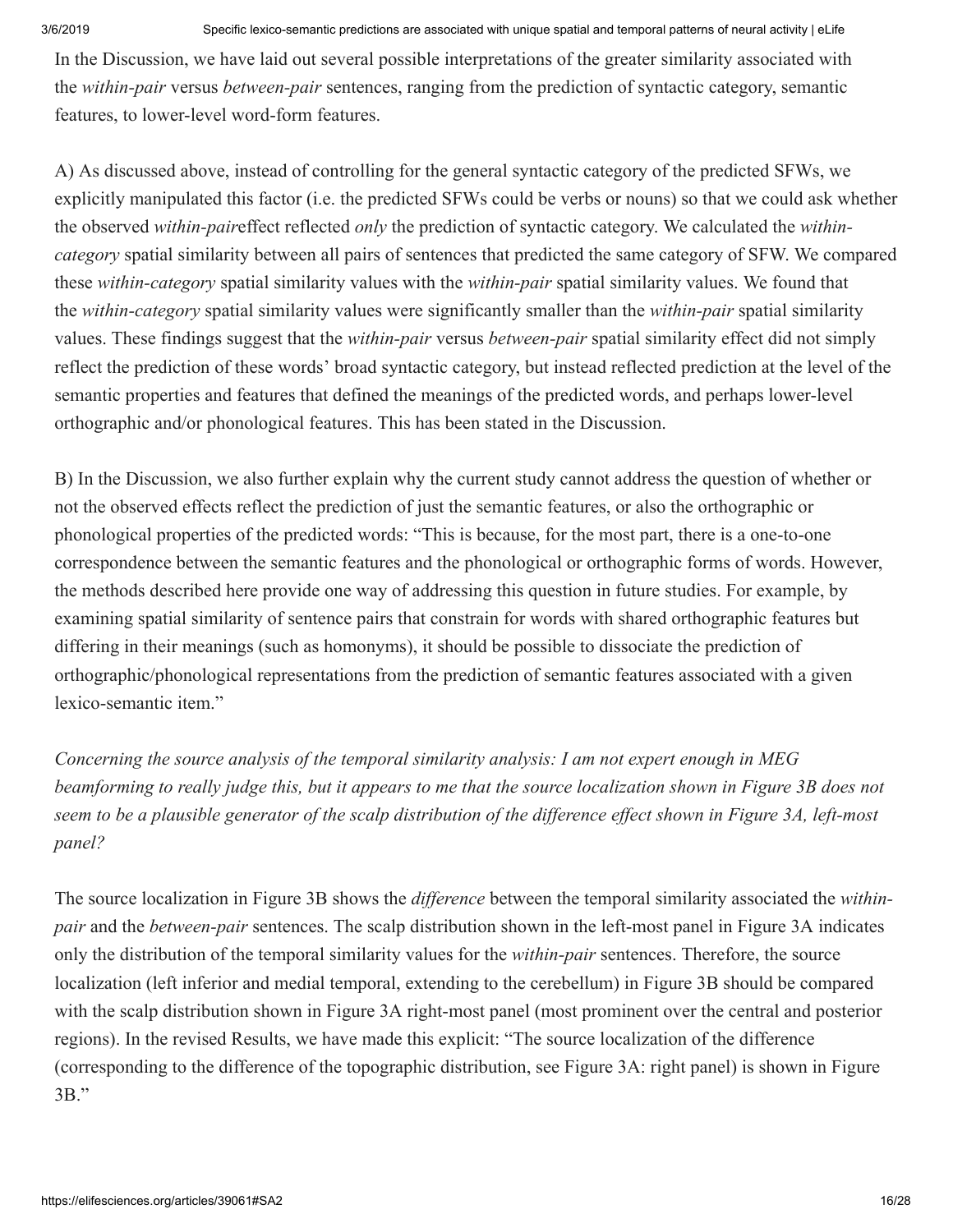*A lot of information about the stimulus construction and item materials is missing. The authors describe how sufficiently high cloze probability was assured in the sentences of the 120 pairs. However, many further aspects are important, like word category, word frequency, concreteness, etc. In particular, I think that it is important to assure that such obvious lexical and semantic properties are (a) balanced between the within-pair and the between-pair comparisons, as these are the final statistical contrast on which all interpretations are based; (b) that similar information is provided for the two words preceding the sentence-final word. (c) Furthermore, I think it is important to also provide data for the cloze probability of the pre-final words, in particular given that this is where the effect is found (see also my first point above).*

A) We do not report the lexical features of the predicted SFW itself because any systematic difference in the lexical features of the *within-pair* predicted SFW (mean difference = 0) and the *between-pair* sentences (the mean difference will depend on the variability across items) is an intrinsic feature of our design.

B) As mentioned above, we extracted various lexical properties of the SFW-1 itself in all 240 of our sentences (visual complexity, word frequency, syntactic class). None of these factors differed systematically between pairs of contexts that predicted the same SFWs (i.e. *within-pairs*) and pairs of contexts that predicted different SFWs (i.e. *between-pairs*). We were unable to examine the concreteness or imageability of the SFW-1. This is because, as shown in the full set of stimuli (Figure 1A— source data 1), the SFW-1 could either be a content word (verb, noun, adjective, adverb) or a function word (pronoun, classifier, conjunction, particle, prepositional phrases). Concreteness values for these words were not available in available Chinese corpora. However, given the heterogeneity of the SFW-1, we think that the concreteness of the SFW-1 is unlikely to have had any effect on the observed effect.

C) As explained above, we also carried out a control analysis with a subset of stimuli with exactly the same SFW-1. This analysis revealed no evidence of an increased spatial similarity effect associated with lexical processing of the SFW-1.

D) As also noted above, we ran a separate cloze norming study to examine the probability of the SFW-1. We found that the cloze probability of the SFW-1 was relatively low: 11% on average across all items. Also, the difference in cloze probability of the SFW-1 was matched between the *within-pair* sentences (17.00% cloze difference) and the *between-pair* sentences (17.28% cloze difference):  $t_{(28678)} = -0.14$ , p = 0.89. We hope this provides sufficient evidence to rule out the possibility that the observed effect was explained by the expectation or ease of integration of the SFW-1.

E) Given that (1) the cloze study above suggested that the contextual constraint only became strong *after* the presentation of the SFW-1, and (2) we did not actually see any evidence of a spatial similarity effect following the SFW-2, we did not extract the lexical characteristics of the SFW-2 in all our sentences. However, we did extract the number of words, the number of clauses and the syntactic complexity of the sentence contexts up until and including SFW-1. Again, none of these factors differed systematically between pairs of contexts that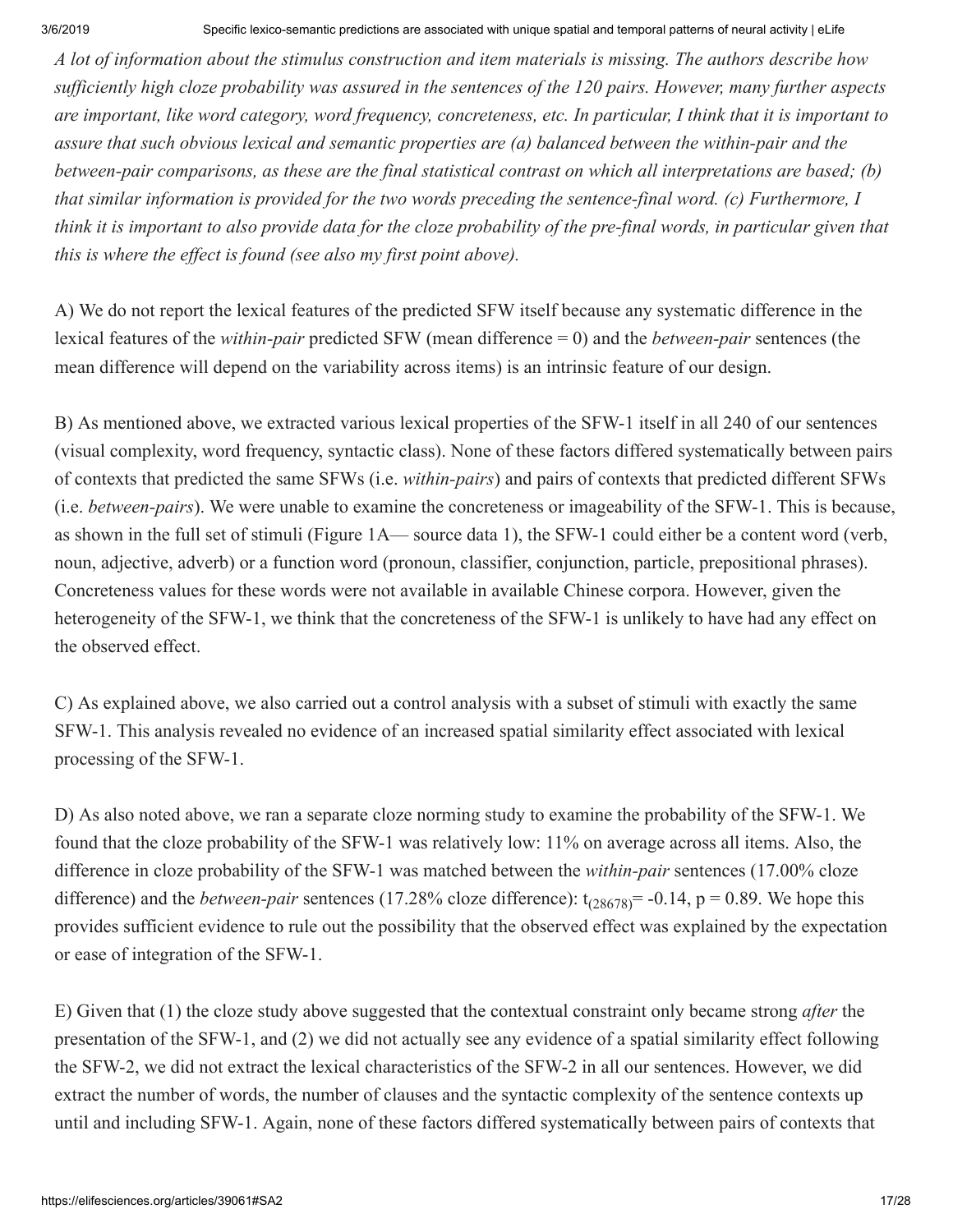predicted the same SFWs (i.e. *within-pairs*) and pairs of contexts that predicted different SFWs (i.e. *betweenpairs*).

*Parts of the Discussion section and interpretation of the data are far too speculative, including the discussion of specific semantic properties that might be activated. For example, the authors write that "These findings provide strong evidence that unique spatial patterns of activity, corresponding to the pre-activation of specific lexical items, can be detected in the brain." I think this is not warranted given the presented data. I am picking out a few examples in the following:*

*The authors make several claims as to the specific nature of lexico-semantic preactivation, which are also not supported by the reported study: "… the particular spatial pattern of brain activity associated with the preactivation of the word baby may have reflected the pre-activation of spatially distributed representations of semantic features such as little, cute, and chubby, while.… the pre-activation of the word roses may have reflected the pre-activation of semantic properties such as red and beautiful." This, in my view, is overly speculative and at the same time suggests to the superficial reader a level of detail that is by no means reached in this study.*

In the revised version of the manuscript, we have been more careful in our wording to explain what we think that we can and cannot infer from these data. We continue to think that the data provide compelling evidence that "unique spatial and temporal patterns of neural activity are associated with distinct lexico-semantic predictions". As discussed above, we now provide additional data and analyses to support this interpretation and to rule out an interpretation that the similarity effects observed were driven either by the lexical features or the predictability of the SFW-1.

As in any cognitive neuroscience study, we interpret our findings in relation to the prior literature. The reason why we designed this study in the first place — and why we think that the question is interesting — is because there was *a priori*reason to believe that the particular sets of semantic features associated with different words — or different predicted words — are associated with distinct patterns of spatial activity. As noted in the Introduction: "the various semantic features and properties associated with words and concepts are represented in the brain across spatially distributed multimodal networks (Damasio, 1989; Price, 2000; Martin and Chao, 2001) ... For example, the particular set of semantic features and properties associated with the concept,  $\langle$ baby> (e.g.  $\le$ human $\ge$ ,  $\le$ small $\ge$ ,  $\le$ cries $\ge$ ), might be represented by a particular spatially distributed pattern of neural activity, whereas the semantic features and properties associated with the concept,  $\langle \text{rose} \rangle$  (e.g.  $\langle \text{plant} \rangle$ , <scalloped petals>, <fragrant smell>) might be represented by a different spatially distributed pattern of neural activity." This idea has a long history in cognitive neuroscience, and, as we also note, there is interesting evidence that it may be possible to capture evidence of distributed representations using spatial RSA (e.g. Devereux et al., 2013).

In the revised Introduction, we hope that we have explained the logic of our design more clearly, pre-empting our interpretation in the Discussion: "If, following a constraining context (e.g. In the crib, there is a sleeping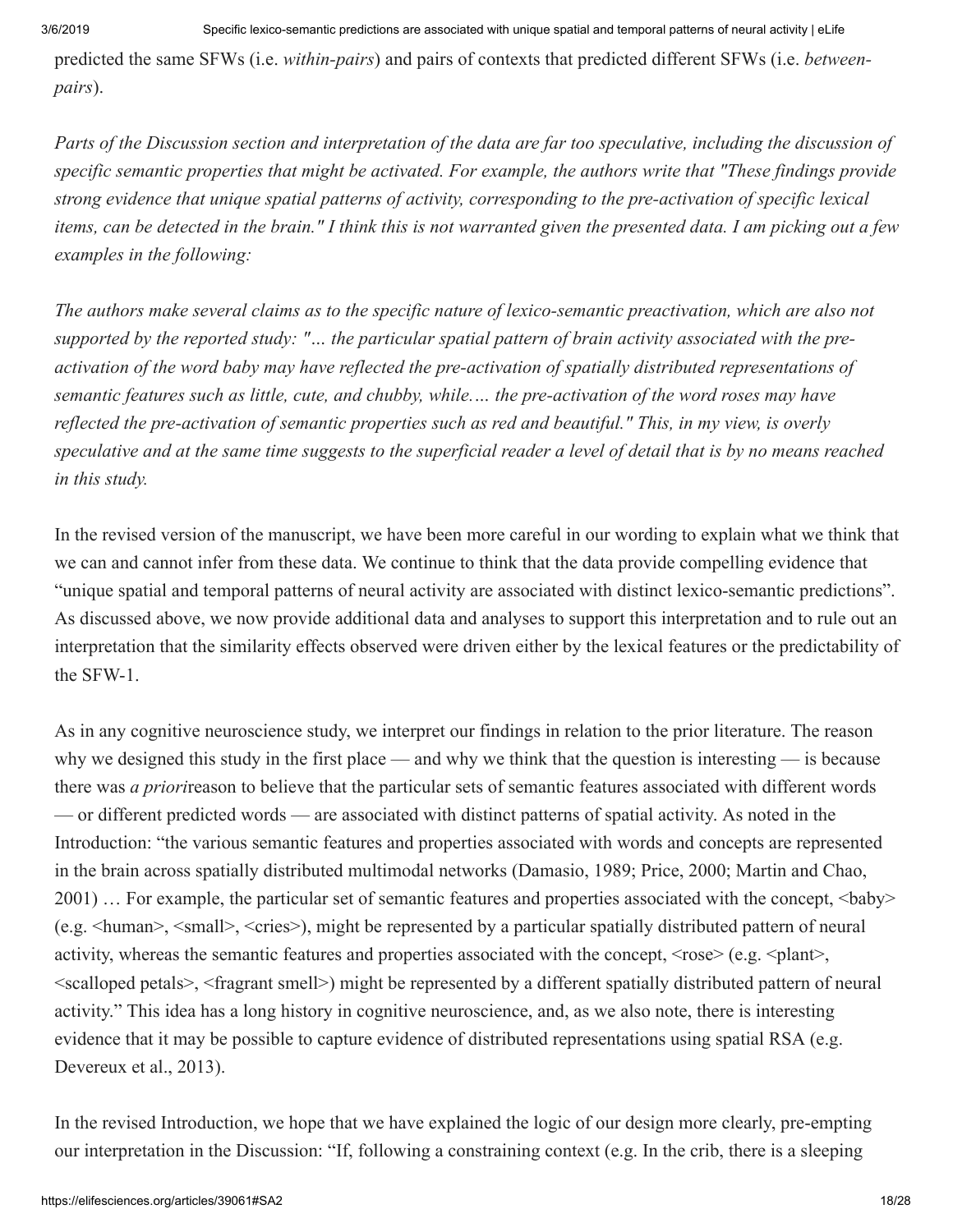..."), the prediction of a unique lexico-semantic item ( $\langle baby \rangle$ ) is represented by a unique spatial pattern of brain activity, then this spatial pattern should be more similar following another context that predicts the same word, i.e. *within-pair* (e.g. "In the hospital, there is a newborn …") than following another context that predicts a different word, i.e. *between-pair* (e.g. On Valentine's day, he sent his girlfriend a bouquet of red …")".

In the Discussion itself, we are more careful to make it clear that this is an *interpretation* of our results: "Instead, we *suggest that* the spatial similarity effect reflected similarities at the level of the semantic properties and features that defined the meanings of the predicted words … We *suggest* that our analysis picked up distinct spatially distributed patterns of neural activity that corresponded to the particular sets of features associated with distinct predicted words. For example, the prediction of the set of semantic properties and features corresponding to the word  $\langle bab \rangle$  (e.g.  $\langle human \rangle$ ,  $\langle small \rangle$ ,  $\langle cries \rangle$ ) may have been reflected by the activation of a particular spatially distributed network that differed from the network reflecting the prediction of the set of semantic features corresponding to a different predicted word,  $\langle \text{roses} \rangle$  (e.g.  $\langle \text{plant} \rangle$ ,  $\langle \text{scal} \rangle$  etals), <fragrant smell>)."

We also offer other interpretations, e.g. that the patterns may have reflected the pre-activation of unique representations of the orthographic or phonological form of specific predicted words (Discussion section).

*Another example involves the claim that "this may be because different properties associated with particular words became available at different time. For example, the different semantic features (little, cute, chubby) associated with.… baby might have been recruited at different time points.", as a possible account why there were only effects along the diagonal. However, again, this is not grounded in any empirical data, and in tendency fails to acknowledge that also along the diagonal, there was no persistent effect beyond 500 ms preword onset.*

*With respect to the neural mechanism, the authors state that "the absence of an effect off the diagonal suggests that the spatial patterns associated with pre-activation evolved dynamically over time". However, there is no evidence to support this claim. In particularly when considering that there is also no persistent effect along the diagonal, it most likely indicates that there was no sustained pre-activation over time.*

As noted above, we have acknowledged that the interpretation of the dynamically evolving spatial patterns remains speculative.

# *Reviewer #2:*

*This manuscript presents research aimed at investigating the hypothesis that specific words are pre-activated in the brain given a constraining semantic context. The authors test this hypothesis by presenting highly constraining sentences such that the final word in each sentence can be easily predicted. Moreover, they do so such that pairs of sentences are likely to be predicted to finish with the same word. They then examine the similarity of spatial and temporal patterns in MEG preceding the presentation of the final words. In particular*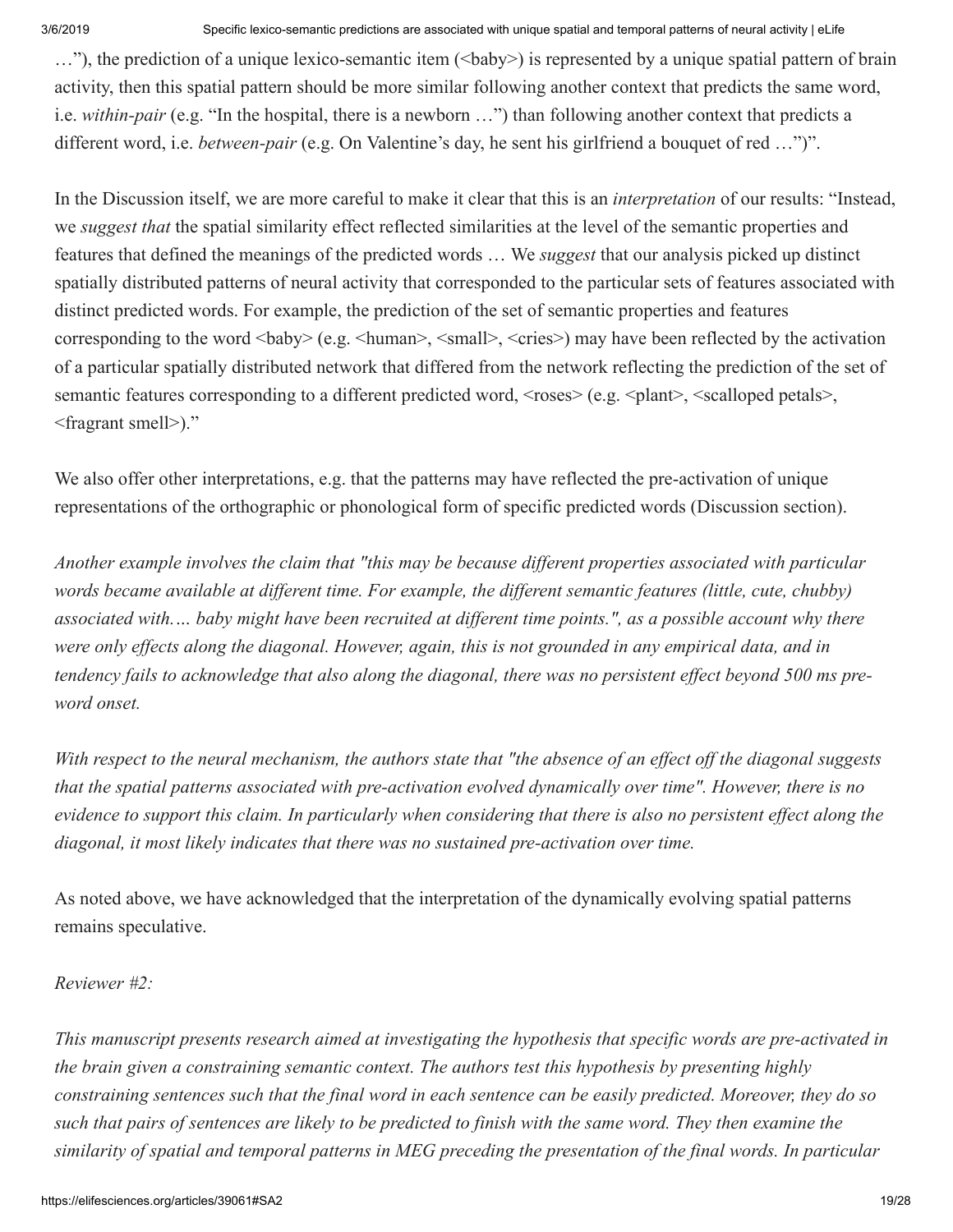*they compare the similarity in these patterns between pairs of sentences with the same final predicted word and pairs of sentences with different final words. They find that both the spatial patterns and temporal patterns are MORE similar for sentences where the same final word is predicted than for sentences where different final words are predicted. They take this as evidence that specific lexico-semantic predictions are made by the brain during language comprehension.*

*This was a very well designed piece of research with interesting and compelling results. The manuscript was well written and the discussion seemed reasonable.*

# *I have a few relatively minor comments and queries:*

*1) The nice study design included ensuring that the paired sentences didn't actually finish in the same word and that sometimes the sentence with an unexpected word would appear first and sometimes the sentence with the expected word would appear first. The authors argue that this means the results are not simply explainable on the basis that subjects might retain the expected final word in memory when reading the second sentence of a pair. However, it seems to me that, even though the unpredicted word has a much lower cloze, the subject might still retain that unexpected word in memory when hearing the second sentence of a pair. It doesn't seem that likely to me, but it's conceivable. I mean when a subject hears the unexpected word 'child', they might be more likely to retrieve that word when they are next presented with a sentence for which 'baby' is the "correct" prediction, but for which 'child' is a reasonable final word. So, much and all as I like the design, I do think it is still possible that retrieval of a previously stored word is still possible. One thing that I was unclear on (and sorry if I just missed it) was the actual ordering of the sentence presentation. Did the two members of a pair of sentences always appear consecutively? If so, this would make the idea of retrieval even more likely. If the 120 sentences are all just presented in a random order, then I guess it is unlikely. Again, sorry if I missed that.*

A) We apologize for not making this clearer in the previous version of the manuscript. In the revised Introduction, we now clarify that "During the experiment, sentences were presented in a pseudorandom order, with at least 30 other sentences (on average 88 sentences) in between each member of a given pair." In the Results, we state that "The sentences were constructed in pairs (120 pairs) that strongly predicted the same sentence-final word (SFW), although, during presentation, members of the same pair were separated by at least 30 (on average 88) other sentences." In the Material and methods, we state that "the two members of each pair were presented apart from each other, with at least 30 (on average 88) sentences that predicted different words in between."

B) We now discuss the possible influence of the order of the presentation of the two members of each sentence pair in the revised Discussion: "A second set of alternative interpretations might acknowledge that the increase in spatial similarity detected in the *within-pair* sentencesreflects activity related to the prediction of a specific SFW. However, instead of attributing the effect to the predicted representation itself, they might attribute it to participants' *recognition*of a match between the word that they had just predicted and a word that they had actually seen as the SFW earlier in the experiment. This seems unlikely because we found that the spatial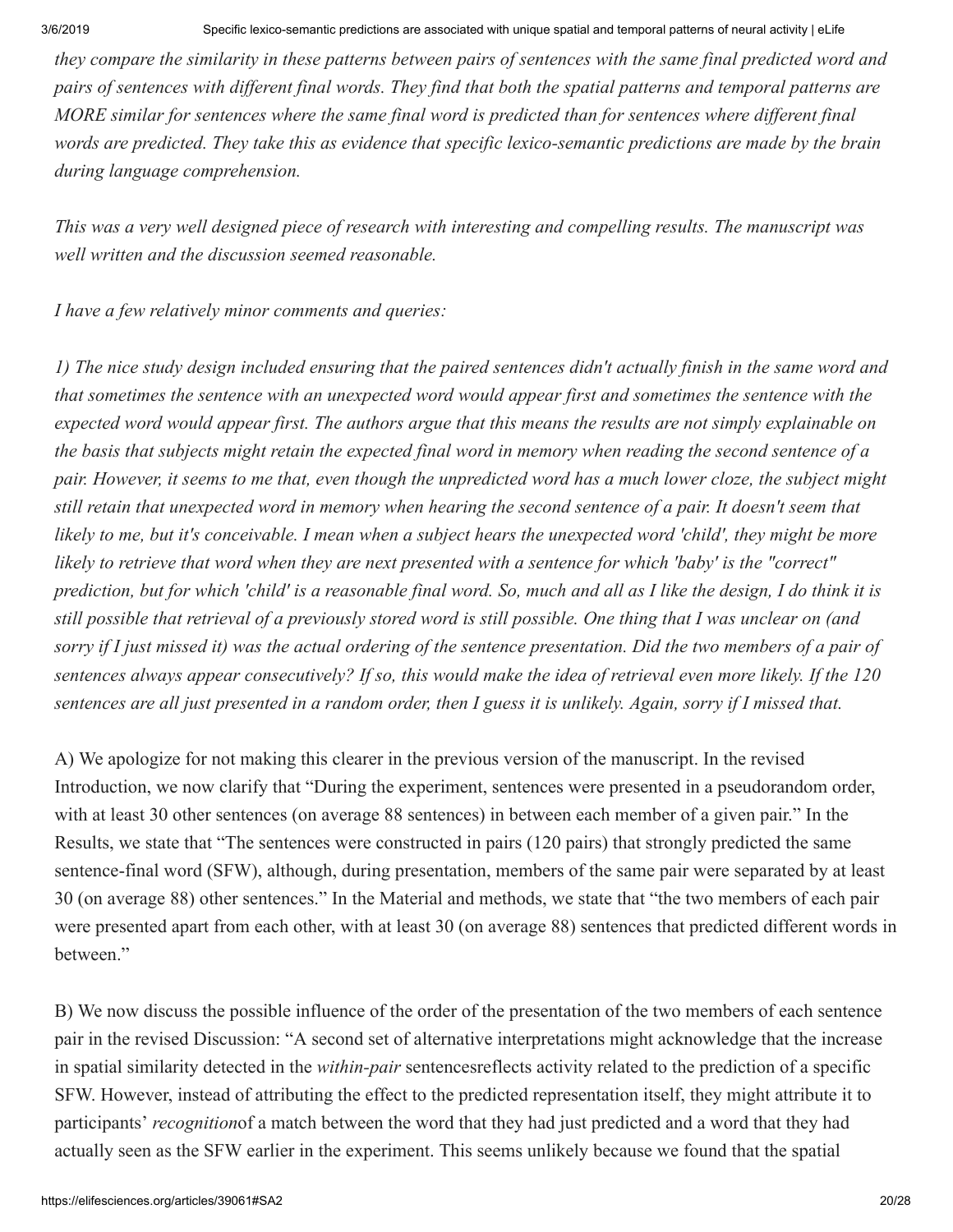similarity effect was just as large when the unexpected SFW of a pair was presented before the expected SFW, as when the expected SFW was presented first (see Figure 2—figure supplement 3). It is, however, conceivable that participants recognized a match between the word that they had just predicted and a word that they had predicted earlier in the experiment (even though this predicted word was never observed). For example, there is some evidence that a predicted SFW can linger in memory across four subsequent sentences, even if it is not actually presented (Rommers and Federmeier, 2018). This seems less likely to have occurred in the present study, however, where each member of a sentence pair was separated by at least 30 (on average 88) other sentences."

*2) A minor query – were there different numbers of words in the sentences? Or always the same? And, relatedly, did the subject always know when the final word was going to appear? It's just that a pet worry of mine is the generalizability of language research done on isolated sentences that are very regular in their makeup. I imagine subjects get into an unusual mindset with linguistic processes overlapping with more general decision making strategies that may confound things. I don't think that's an issue here for two reasons: 1) it wouldn't explain why the data are more similar within sentences than between and 2) subject didn't have to make deliberative decisions at the end of each sentence. But still, it would be nice to get a sense of the variability (or lack of it) in the structure of the sentences.*

In the Materials and methods, we have provided more information on the length of the contexts up until and including the SFW-1 (ranging from 4 to 12 words). Thus, to address the reviewer's question, the lengths of these sentences were quite variable, ranging from 5 to 13 words. Therefore, participants wouldn't have known when the SFW was going to appear.

Also, we now make it clear that the difference in the number of words was matched between pairs that constrained for same word (*within-pairs*) and pairs constrained for a different word (*between-pairs*):  $t_{(28678)} =$  $-1.26$ ,  $p = 0.20$ .

*3) Very minor – in subsection "Design and development of stimuli" there seem to be 109 pairs of sentences above 70% close and 12 that were lower. That makes 121, not 120.*

We thank the reviewer for pointing this out. We have clarified that *11 pairs* of sentences had cloze values that were lower than 70%.

*4) In subsection "MEG data processing" the authors say "Within this 4000ms epoch, trials contaminated… were…removed…" How is there a trial within this epoch? Is the trial not the entire epoch? Or am I misunderstanding what you mean by a trial?*

We apologize for the confusion. The trial refers to the entire epoch. In the Materials and methods, we have changed the sentence to "Trials (i.e. whole epochs) contaminated with muscle or MEG jump artifacts were identified and removed using a semi-automatic routine."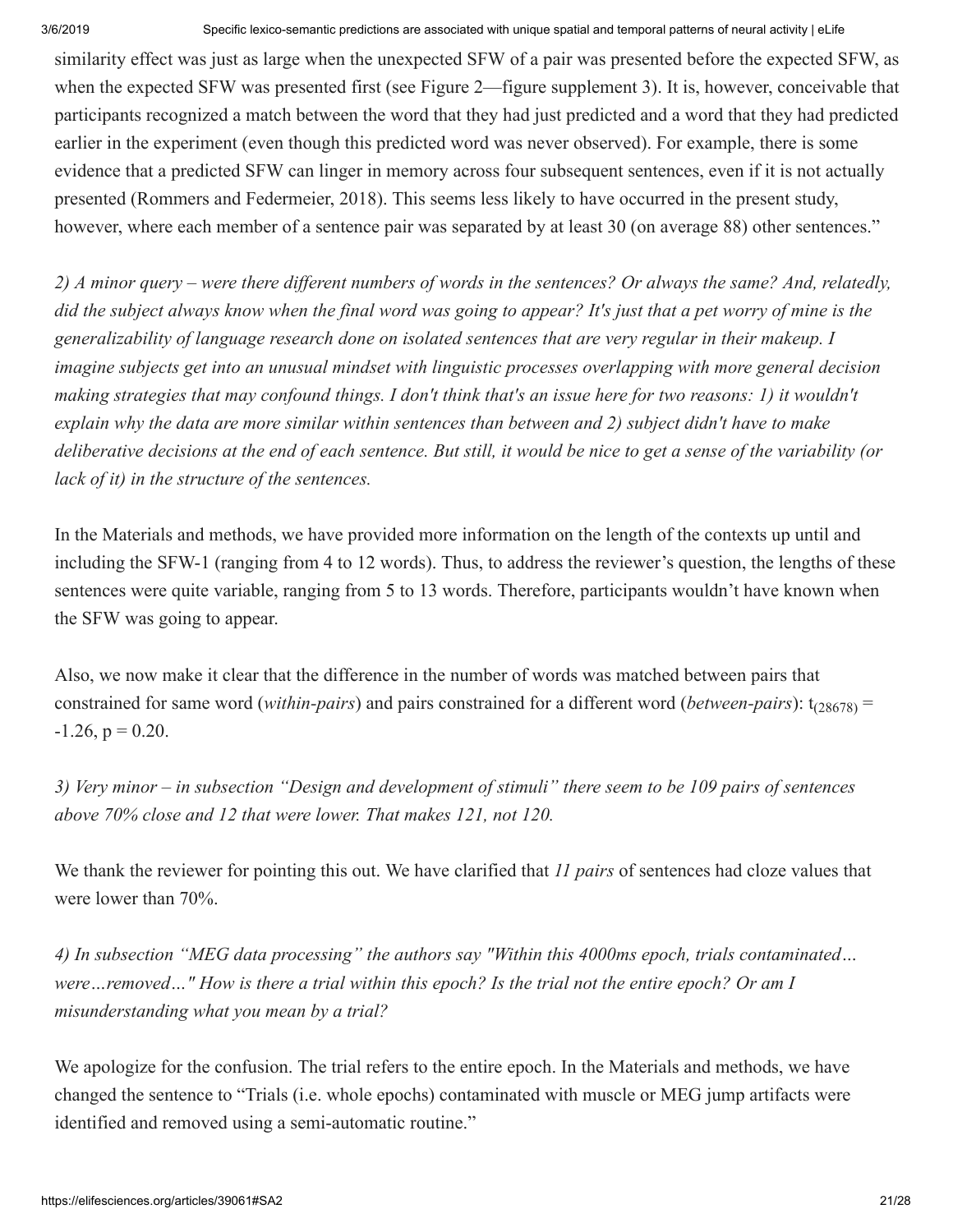*Reviewer #3:*

*My two main concerns are as follows. First, that the specific method used for the RSA analysis -separating spatial and temporal dimensions of the data and using one dimension (spatial) to narrow down the testing timewindow of the other (temporal) also narrowed down the scope of the effects uncovered. Second, that the sentences within- and between-pairs were insufficiently matched in terms of the syntactic and lexicosemantic characteristics of the words directly preceding the critical predicted word and observed effects could have been related to those differences rather than pre-activations. These two issues would need to be addressed before the strength and interpretation of the current set of effects could be fully evaluated.*

#### *Major points:*

*1) My main concert in terms of analysis methods is that the separation of the temporal and spatial components of the RSA analysis unnecessarily limited the kind of effects that were uncovered. For calculation of both spatial similarity time-series and cross-temporal spatial similarity matrixes all MEG sensors were included and hence the effects would be greatest in the time-points where many sensors simultaneously show similar activity for pairs of sentences. This means that strong and extended in time but spatially localised (or insufficiently distributed) effects might be missed. Especially since for determining the significant time-windows, vectors were averaged across subjects, which means that localised effects had even less chance of surviving given that the same effects in different subjects could appear in different sensors – due to the differences in head shape etc. Further the concern for the temporal RSA is that the time-window where the effects were tested (-880 -485, SFW aligned) were derived on the basis of the spatial analysis, where spatially continuous differences between withinand between-pair similarity values were found after applying an arbitrary cut-off (r>0.04).*

*To avoid these issues a spatiotemporal RSA could be carried out in the source space directly, or firstly in the sensor space (across sensors and time points) and then the significant spatiotemporal clusters could be source localised. For example, if beamforming is used to derive single-trial source estimates, then data RDMs can be derived using a modified version of the Searchlight approach (e.g Nili et al., 2014; Su et al., 2012 and 2014). For every trial, at every grid point and every time step (every 1/5/10 ms) a 3D data matrix is extracted consisting of activation from n of neighbouring grid points and n time-samples. Then for each pair of sentences predicting the same trials these data matrixes are correlated. Then the effects are averaged across all withinpairs producing grid point by time point spatiotemporal correlation values for the within-pair condition. The same can be repeated for between-pairs. Then a pair t-test can be done to compare within- and between- data across time and grid space, significant spatiotemporal clusters of differences would be determined with cluster permutation. If no major effects have been missed by separating spatial and temporal dimensions of the data, then spatiotemporal RSA would further validate the current set of results.*

We thank the reviewer for the suggestion.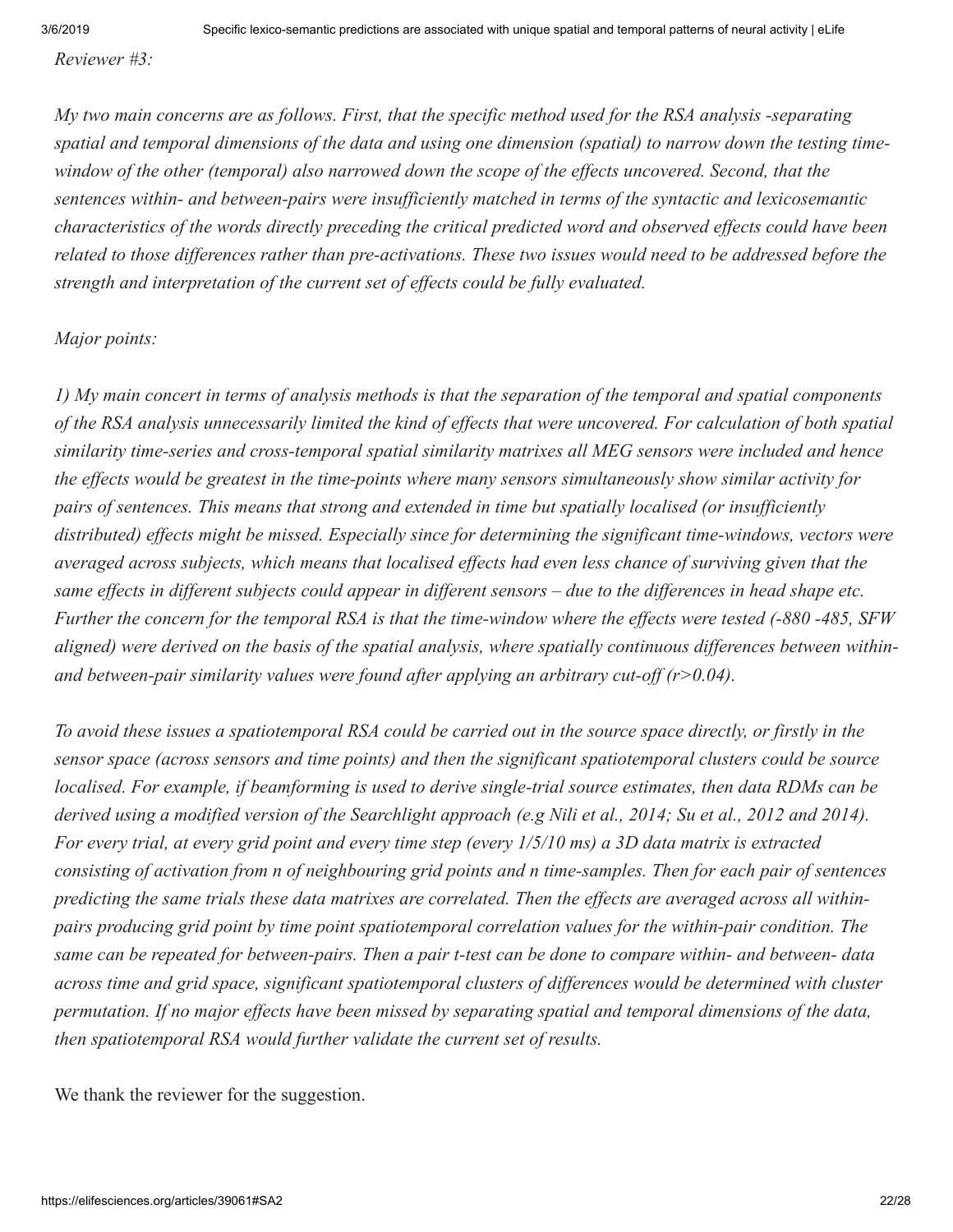A) In the Results, we have pointed out that the analysis approach that we took is fairly conservative: "it was limited to the time window that showed a spatial similarity effect, and so it may not have captured more extended temporal similarity effects that were not accompanied by a spatial similarity effect". As pointed out by the editor, "this methodological concern could explain the absence of some effects in the existing analyses, but not the presence of reliable effects". Also, "substantial correction for multiple comparisons in the searchlight analysis might reduce sensitivity". Therefore, we decided not to take this approach in the current study. Rather, "we were interested, *a priori,* in any functional relationship between these measures, i.e. whether the spatial similarity effect reflected brain activity associated with the prediction of spatially distributed semantic representations, and whether the temporal similarity effect reflected brain activity associated with temporal binding of these spatially distributed representations."

However, we state that "in order to fully exploit the spatiotemporal pattern of the data, future studies could examine the spatial and temporal patterns simultaneously using a spatiotemporal searchlight approach (Nili et al., 2014; Su et al., 2012; Su et al., 2014)."

*2) I have several questions about the experimental stimuli. Firstly, were the experimental sentences both between and within-pairs controlled for sentence length (n of words) and syntactic complexity (n of clauses, presence of embedded dependences)? The issue would arise if, for example, all within-pairs happened to have the same syntactic structure/complexity, while between-pairs had mismatching or different structure/complexity. Then the increases of the similarity before SFW for the within-pairs could potentially be attributed to similar demands of grammatical/syntactic processing, while decreased similarity for between-pairs would be driven by differences in these processing demands. The authors cover this potential caveat in subsection "Unique spatial patterns of neural activity are associated with the prediction of specific words, prior to the appearance of new bottom-up input" of the discussion, and argued that in this case we would see within- and between-pair difference arise earlier. However, while such differences could have been building up, they also could have become significant only closer to the end of the sentence. To exclude this option differences between within- and between-pair sentences should be reported.*

*Secondly, were the SFW-1 words (the word directly before the SFW) controlled for any of the following characteristics across conditions: syntactic class, frequency, any semantic characteristics such as imageability, concreteness? Again, if the within-pairs matched in terms of SFW-1 characteristics more than the between-pairs sentences effects in the 'prediction' time-window could be driven by similarities of the SFW-1 processing and not the by the SFW pre-activation. Since the critical claim of this paper is that increases in spatial and temporal correlation of the neuronal activity for the averaged within-pairs is driven by pre-activation of the SFW it is critical to exclude any of the effects described above.*

We fully agree that it is very important to rule out other factors that could lead to a greater similarity in brain activity on the SFW-1 in the *within-pair* sentences than the *between-pair* sentences. We have made the following major changes to the manuscript to address this: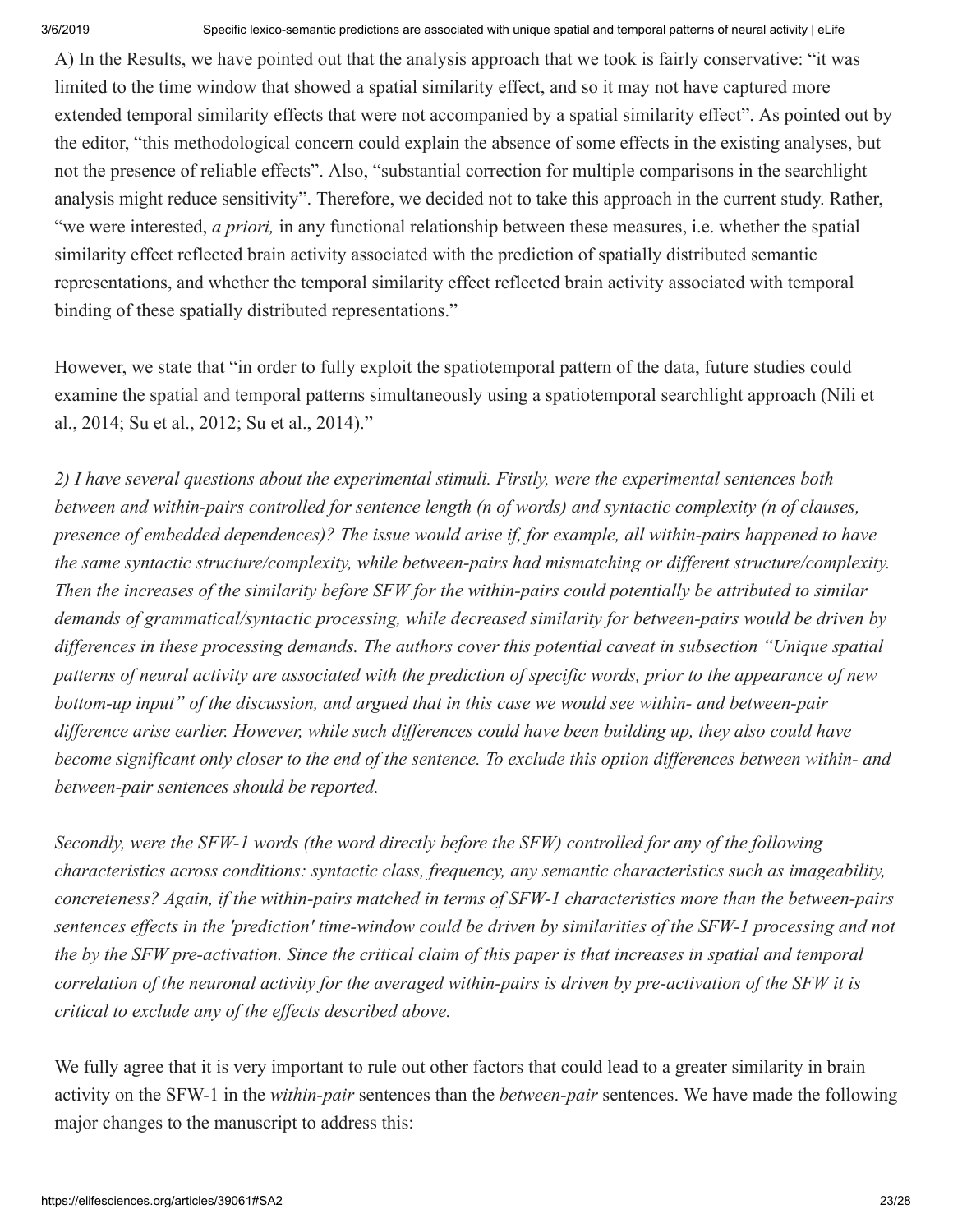A) In the Materials and methods, we now state that we measured: (1) the number of words, the number of clauses, and the syntactic complexity of the sentence contexts up until and including SFW-1; (2) various lexical properties of the SFW-1 itself (i.e. visual complexity, word frequency, syntactic class); and (3) the predictability (as operationalized by cloze probability) of the SFW-1. We showed that none of these factors differed systematically between pairs of contexts that predicted the same SFW (i.e. *within-pairs*) and pairs of contexts that predicted a different SFW (i.e. *between-pairs*).

In Chinese, it is difficult to measure the orthographic or phonological features of the SFW-1 as a whole. This is because the characters within each word/phrase of the SFW-1 had distinct orthographic and phonological features. Also, as shown in the full set of stimuli (Figure 1A—source data 1), the SFW-1 could either be a content word (verb, noun, adjective, adverb) or a function word (pronoun, classifier, conjunction, particle, prepositional phrases). This makes it difficult to examine the concreteness or imageability of the SFW-1 in all sentences (there is no available Chinese corpus listing all these words). However, given the heterogeneity of the SFW-1, we think that these factors are unlikely to have influenced the observed effect.

B) We carried out a new control analysis that aimed to fully exclude the possibility that the spatial similarity effect was driven by bottom-up processing of the SFW-1 rather than by anticipatory processing of the SFW itself. In this control analysis, we selected a subset of *between-pair* sentences that contained exactly the same SFW-1, but nonetheless predicted a different SFW. Then we selected sentences that constrained for these same SFWs (*within-pairs)*, but which differed in the SFW-1. We then compared the spatial similarity between these two subsets of sentence pairs. If the increased spatial similarity associated with the *within-pairs* versus *betweenpairs* was due to lexical processing of the SFW-1, then the spatial similarity should be greater in sentence pairs containing exactly the same SFW-1 (i.e. in the subset of *between-pairs*) than in sentence pairs that predicted the same SFW (i.e. in the subset of *within-pairs*). We found no evidence for this. Instead, the spatial similarity remained larger for the *within-pairs* than the *between-pairs*(although in this subset analysis, the difference only approached significance due to the limited statistical power).

C) In the Discussion, we now explicitly discuss why the spatial similarity effect cannot be explained by the contexts of the sentence pairs or the lexical properties of the SFW-1.

*3) This point is related to the conclusions drawn by the authors in the Discussion section about the nature of the pre-activated representations. The authors suggest that the effects observed in the pre-SFW window can be driven by orthographic or phonological features of the predicted words. Have any of the analyses they proposed (subsection "Unique spatial patterns of neural activity are associated with the prediction of specific words, prior to the appearance of new bottom-up input") been carried out? Since sentences used for this study were indeed very constraining, SFW pre-activation of the perceptual features of strongly predicted words would be expected under the predictive processing/coding approach.*

In the Discussion, we have explained why the current study cannot address the question of whether or not the observed effects reflect the prediction of just the semantic features or also the orthographic or phonological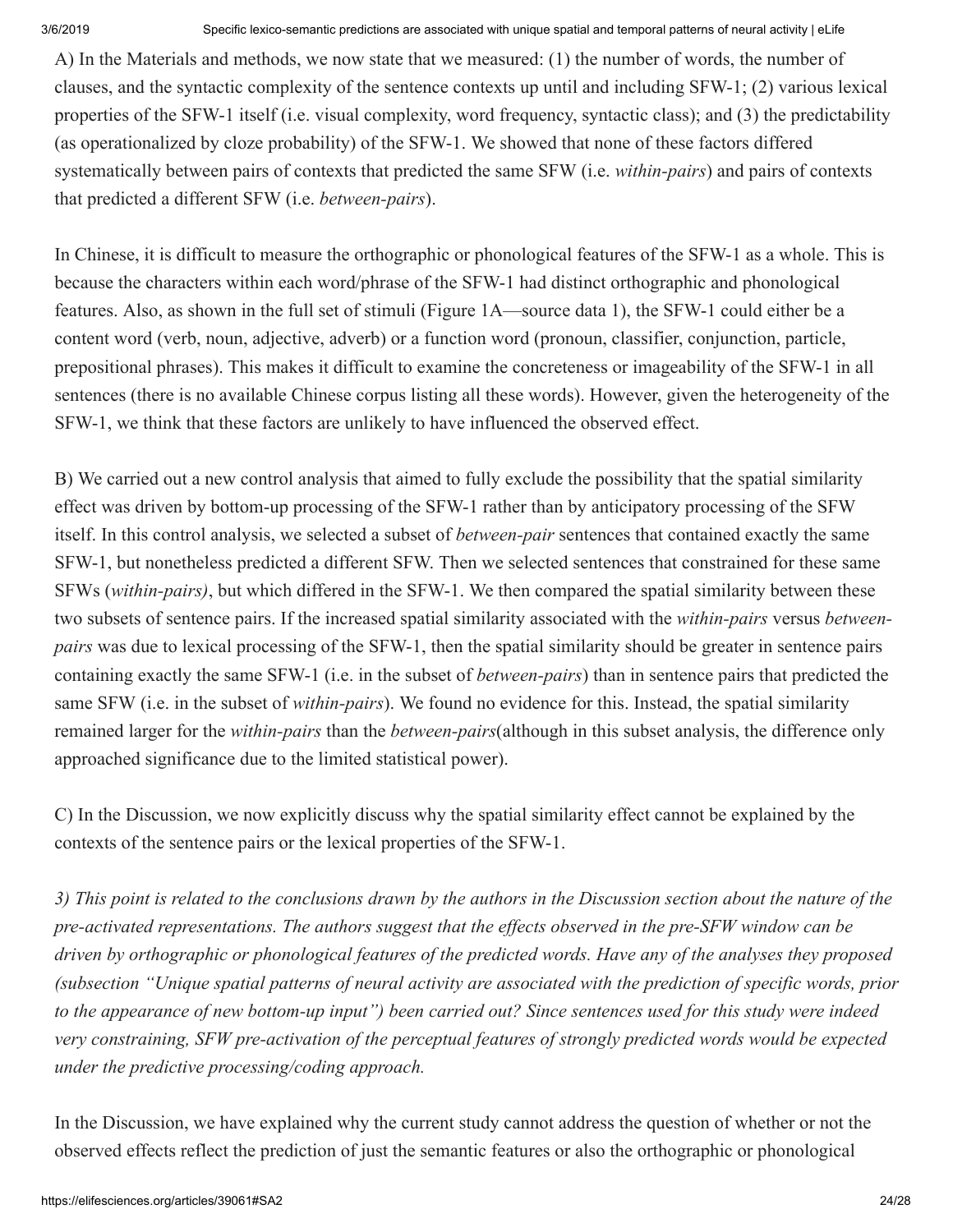features of the predicted words: "It is also possible that the increased spatial similarity in association with sentence pairs that predicted the same word reflected similarities of predictions generated at a lower phonological and/or orthographic level of representation. On this account, comprehenders not only predicted the semantic features of words, but they also pre-activated their word-forms. The present study cannot directly speak to this hypothesis. This is because, for the most part, there is a one-to-one correspondence between the semantic features and the phonological or orthographic forms of words. However, the methods described here provide one way of addressing this question in future studies. For example, by examining the spatial similarity of sentence pairs that constrain for words that share orthographic features but that differ in their meanings (homonyms), it should be possible to dissociate the prediction of orthographic/phonological representations from the prediction of semantic features associated with a given lexico-semantic item."

[Editors' note: further revisions were requested prior to acceptance, as described below.]

*While the manuscript has been much improved there are two remaining issues that I think need to be addressed before acceptance, as outlined below:*

*1) There are too many places in the Introduction and Discussion in which I think the authors aren't thinking critically enough about whether it is only their preferred "generative and predictive" view that could explain the present findings. My view is that many other accounts could also explain their findings. Specifically, any model which: (i) activates a cumulative semantic representation of sentence meaning, and (ii) emphasises processing speed and efficiency such that semantic representations that are strongly implied by the words read so far, but not yet directly expressed in words are activated – can also account for the current findings. There are many such models in the literature, but most notable (to my mind) is the "sentence gestalt" model from St John and McClelland, 1990 that has been recently updated by Rabovsky et al., 2018, and can predict the magnitude of EEG N400 responses in a wide range of sentence processing paradigms. To my knowledge this is not a model which is explicitly "generative and predictive" and yet I think it very likely that RSA analysis of the sentence gestalt representations generated by this model could simulate the results of the present study. While I don't think that the authors need to do the work to explore whether the model \*can\* simulate their findings, I do think that it is in their interests to offer a more balanced overview of the literature and to more precisely explain what sort of computational model is implied by their findings.*

Thank you for bringing up these points.

We agree that the idea that the brain predicts semantic features associated with specific words does not follow specifically from the type of generative framework of language comprehension sketched out in section 5 of Kuperberg and Jaeger, 2016 or by Kuperberg, 2016. In the revised Introduction, we have removed all mention of a generative framework. Rather, we simply state, "Prediction is hypothesized to be a core computational principle of brain function (Clark, 2013; Mumford, 1992). During language processing, probabilistic prediction at multiple levels of representation allows us to rapidly understand what we read or hear by giving processing a head start (see Kuperberg and Jaeger, 2016, for a review)." (Note that we cite Kuperberg and Jaeger here as a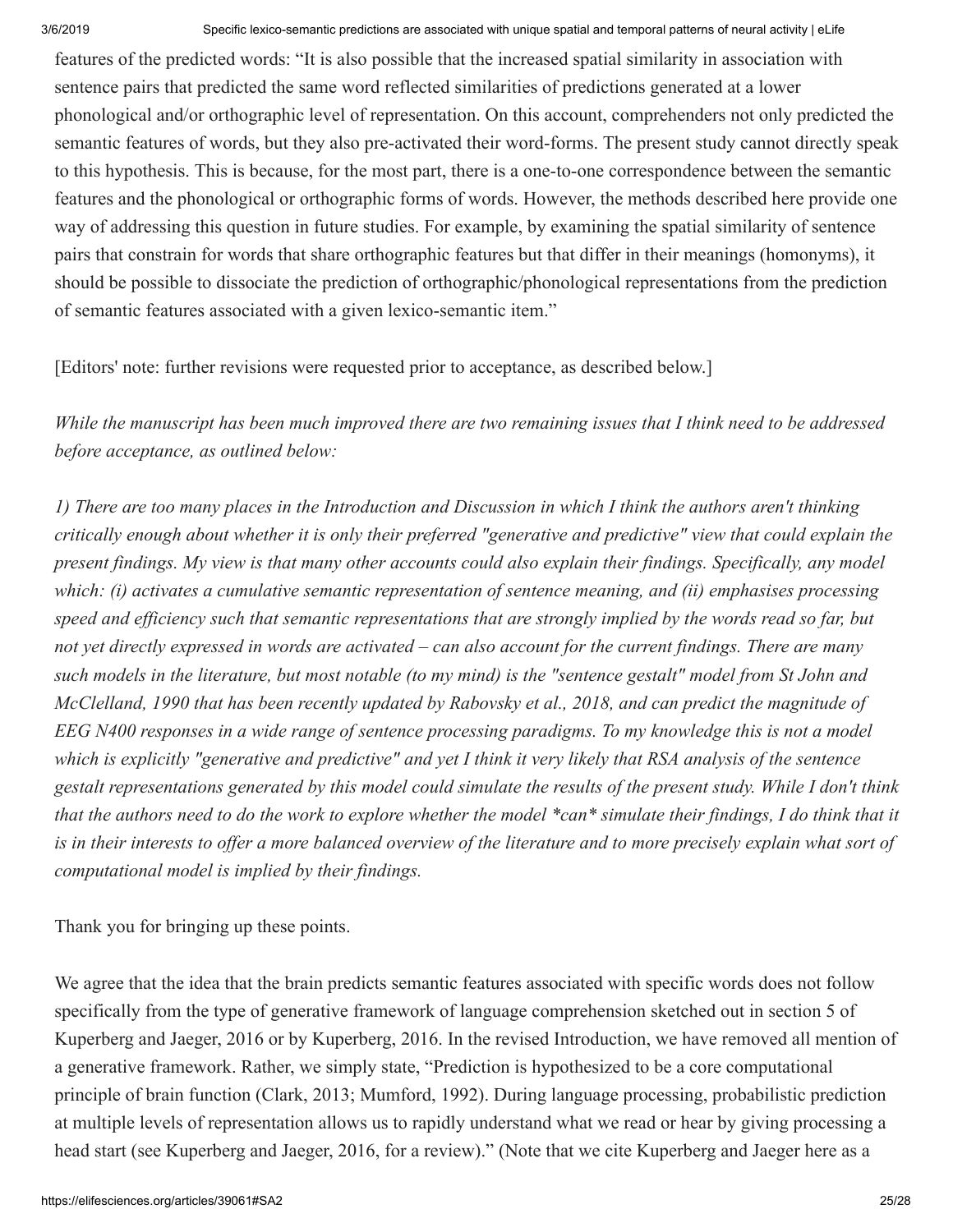comprehensive review of a large literature on prediction at multiple levels of representation — we only discussed the generative framework in the final section of that paper).

In the Discussion, in response to a reviewer, we brought up the generative framework more specifically to explain the *earliness* of the spatial and temporal similarity effects: the prediction of the SFW was generated at the first point in time at which participants had sufficient information to unambiguously generate this prediction, which was after the onset of the penultimate word. We suggested that, in the sentence "In the crib, there is a sleeping ...", as comprehenders accessed the meaning of the word,  $\leq$  sleeping $\geq$ , they may have also predicted the semantic features of **.** 

We argued that "this type of account follows from a generative framework of language comprehension in which, following highly constraining contexts, comprehenders are able to predict entire events or states, along with their associated semantic features…". Here, we referenced Kuperberg and Jaeger, 2016 (referring to section 5) as well as Kuperberg, 2016 — papers in which we had outlined what this type of framework might look like at Marr's *computational level*of analysis. The recent paper by Rabovsky, Hansen and McClelland, 2018, and its predecessor (St John and McClelland, 1990) describe models implemented at Marr's *algorithmic level* of analysis. They share similar assumptions to those outlined by Kuperberg and Jaeger, 2016 section 5 and Kuperberg, 2016. We now include both citations at this point.

Regarding the editor's note that the latter two models "are not explicitly generative and predictive": As discussed by McClelland, 2013, many connectionist models, although implemented at Marr's algorithmic levels of analysis, are inherently generative, and probabilistically predictive, with close links to probabilistic Bayesian frameworks. The model by Rabovsky, Hansen and McClelland, 2018, probabilistically infers hidden causes (events) after encountering sequential inputs, and it is therefore both generative and probabilistically predictive. Indeed, it is characterized as such at the beginning of the Materials and methods: "The model environment consists of [sentence, event] pairs probabilistically generated online during training according to constraints embodied in a simple generative model". The framework outlined in section 5 of Kuperberg and Jaeger is similarly generative and probabilistically predictive, and we believe that the two frameworks share many core assumptions.

There is, however, perhaps one relevant difference in the assumptions of the probabilistic framework outlined by Kuperberg, 2016, and the model implemented by Rabovsky, Hansen and McClelland, 2018: Kuperberg, 2016, is clear that the N400 primarily reflects the (subjective) probability of semantic features associated with an input (word or other stimulus), given the probability distribution over the latent cause (events) inferred just before the semantic features of the incoming word become available from the bottom-up input. Rabovsky, Hansen and McClelland, 2018, however, do not explicitly include a semantic features layer in their model. On the other hand, they do include statements that suggest that what they are indexing is, in fact, changes in activity at the level of semantic features associated with an input word, given the event predicted by the preceding context (e.g. "The N400 corresponds to the amount of unexpected semantic information in the sense of Bayesian surprise"; the model "provides a basis (together with connection weights in the query network) for estimating these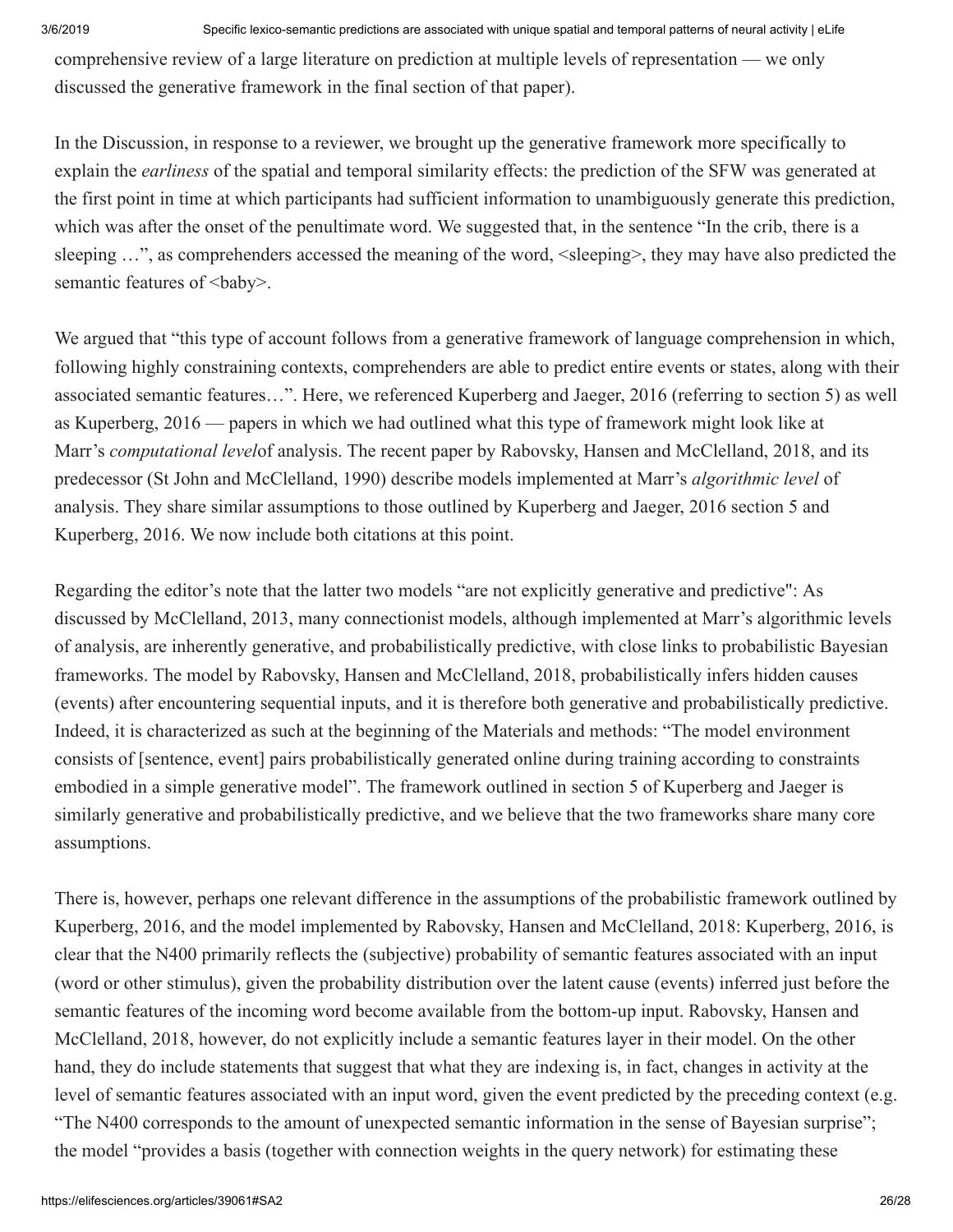probabilities [of semantic features] when probed."). It is currently unclear to us whether this simply amounts to a difference in modeling approach, or whether this amounts to a true difference in assumptions about architecture.

As regards the current set of findings, however, we find it helpful to understand the effects observed as reflecting commonalities in the predicted *semantic features*associated with the prediction of specific words, rather than *purely* reflecting similarities at the level of the entire event (or shift in state to get to this event). In other words, while it may be that the representation of semantic features associated with an individual word are inherently tied in with the event being inferred, we still find it helpful to refer to "semantic features" associated with this word descriptively, both in relation to the N400 as well as in relation to the current findings. To be more specific, in the paired sentences, "In the crib there is a sleeping…" and "In the hospital, there is a newborn…", we think that the increased *within-pair* spatial similarity effects observed ultimately reflected the predicted semantic features associated with <br/>baby>, rather than the similarities between the two predicted events as a whole: the <br/>baby sleeping in the crib> event and the <newborn baby in the hospital> event. These two events are distinct *except for* the presence of the semantic features,  $\langle$ baby>. We have therefore added an additional sentence to make this clear, and here we reference Kuperberg, 2016, who is explicit in discussing the N400 as reflecting the probability of encountering a given set of semantic features, given the agent's current probabilistic beliefs about event being communicated.

This section in the Discussion now reads as follows:

"…. This provides evidence that the prediction of the SFW was generated at the first point in time at which participants had sufficient information to unambiguously generate this prediction. For example, in the sentence "In the crib, there is a sleeping …", as comprehenders accessed the meaning of the word, <sleeping>, they may have also predicted the semantic features of  $\langle$ baby>. This type of account follows from a generative framework of language comprehension in which, following highly constraining contexts, comprehenders are able to predict entire events or states, along with their associated semantic features, prior to the appearance of new bottom-up input (e.g. Kuperberg and Jaeger, 2016, sections 4 and 5; Kuperberg, 2016; St John and McClelland, 1990; Rabovsky, Hansen and McClelland, 2018). Importantly, however, we conceive of the *within-pair* spatial similarity effect detected here as primarily reflecting similarities at the level of semantic features (e.g.  $\langle$ human $\rangle$ , <small>, <crying>) associated with the predicted word ("baby"), rather than similarities between the entire predicted events (e.g. the  $\langle$ baby sleeping in the crib $\rangle$  event versus the  $\langle$ newborn baby in the hospital $\rangle$  event) (see Kuperberg, 2016). As noted above, we cannot tell from the current findings whether this, in turn, led to the top-down pre-activation of specific phonological or orthographic word-forms."

Earlier in the Discussion, we made it clear that "It is also possible that the increased spatial similarity in association with sentence pairs that predicted the same word reflected similarities of predictions generated at a lower phonological and/or orthographic level of representation. On this account beliefs about the underlying event and semantic features led to the top-down pre-activation of information at these lower levels of the linguistic hierarchy before new bottom-up information becomes available (see Kuperberg and Jaeger, 2016, sections 3 and 5 for discussion). The present study cannot directly speak to this hypothesis." Note that here we